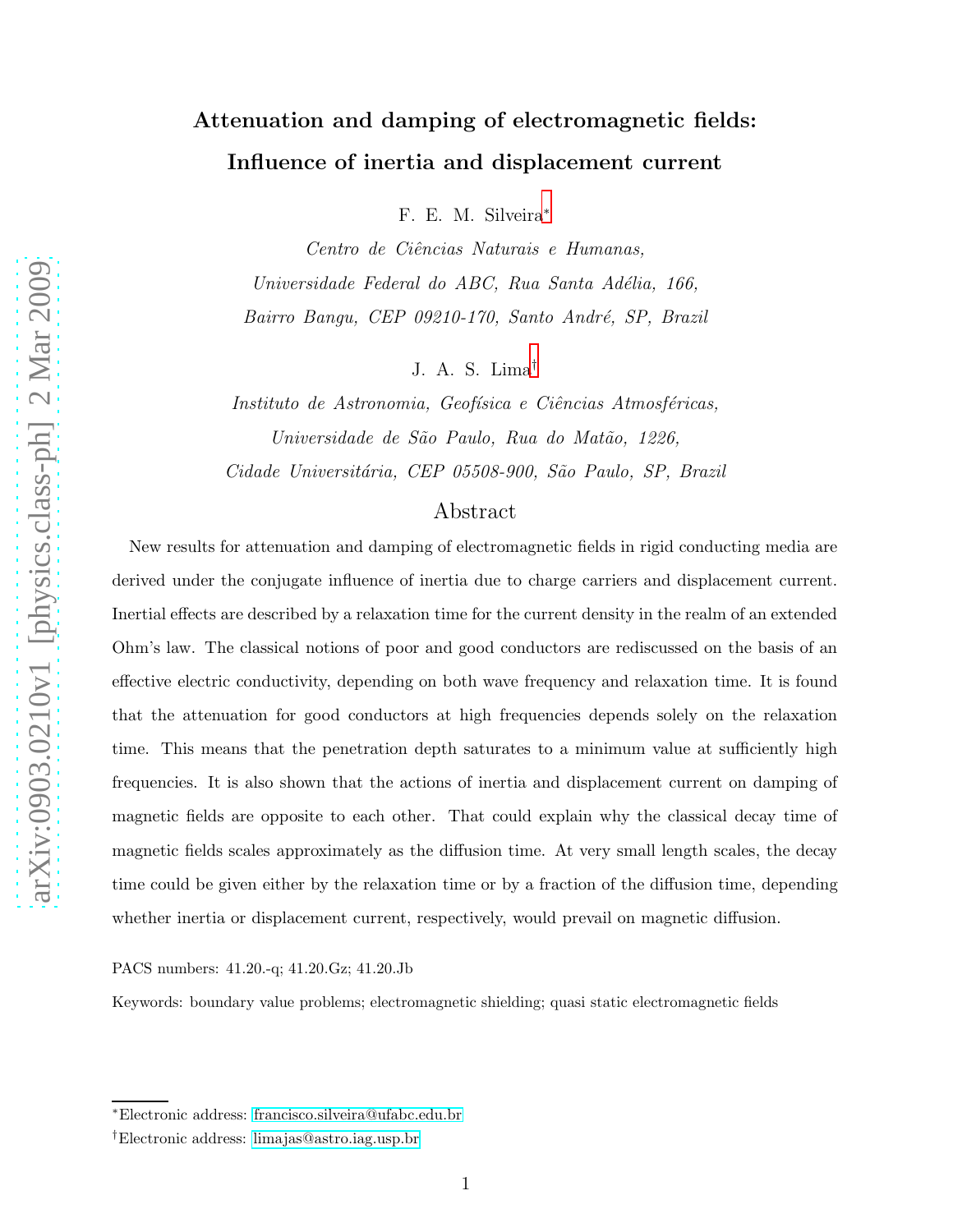## I. INTRODUCTION

It is widely accepted that, under ordinary circumstances, the standard Ohm's law,

$$
\vec{J} = \sigma \vec{E},\tag{1}
$$

which relates the electric field  $\vec{E}$  to the current density  $\vec{J}$  flowing in a linear, isotropic and homogenous medium with electric conductivity  $\sigma$ , provides a very good description of electrodynamic processes occurring in conductors. However, for gases and plasmas, or even for high frequency electromagnetic phenomena, the possibility of non Ohmic features has attracted the interest of many researchers [\[1,](#page-19-0) [2](#page-19-1), [3,](#page-20-0) [4,](#page-20-1) [5](#page-20-2), [6\]](#page-20-3). In those situations, a generalized expression for Ohm's law has been proposed,

<span id="page-1-0"></span>
$$
\left(1 + \tau \frac{d}{dt}\right) \vec{J} = \sigma \vec{E},\tag{2}
$$

where  $\tau$  is a constant with dimension of time and the assigned derivative is the total time derivative. The above generalized law can be deduced rigorously, either on the basis of kinetic theory  $[3, 4]$  $[3, 4]$  or in the framework of extended irreversible thermodynamics  $[5, 6, 7]$  $[5, 6, 7]$  $[5, 6, 7]$ . Clearly, in the limit  $\tau \to 0$ , the standard Ohm's law is recovered. Still more interestingly, the current density does not immediately vanish as soon as the electric field is turned off. As a consequence of inertial effects due to charge carriers in the conductor, it approaches zero in a time scale which is determined by  $\tau$ , thereby quantifying the relaxation time of the current density (see Appendix A).

In principle, the above time dependent correction added to Ohm's law is negligible under stationary conditions, as well as for low frequency regimes. However, it may have several interesting physical consequences to the behavior of transient electromagnetic fields, and also at high frequency limits. In particular, as discussed in [\[8](#page-20-5)], it should modify considerably the classical results for space attenuation of electromagnetic waves [\[9\]](#page-20-6) and time damping of magnetic fields [\[10](#page-20-7)] in rigid conducting media.

In this work, new results for attenuation and damping of electromagnetic fields in rigid conducting media are derived under the combined action of inertia and displacement current. The classical conceptions of poor and good conductors are extended with basis on an effective electric conductivity, which depends on both wave frequency and relaxation time. It is shown that the attenuation for good conductors at high frequency electromagnetic waves depends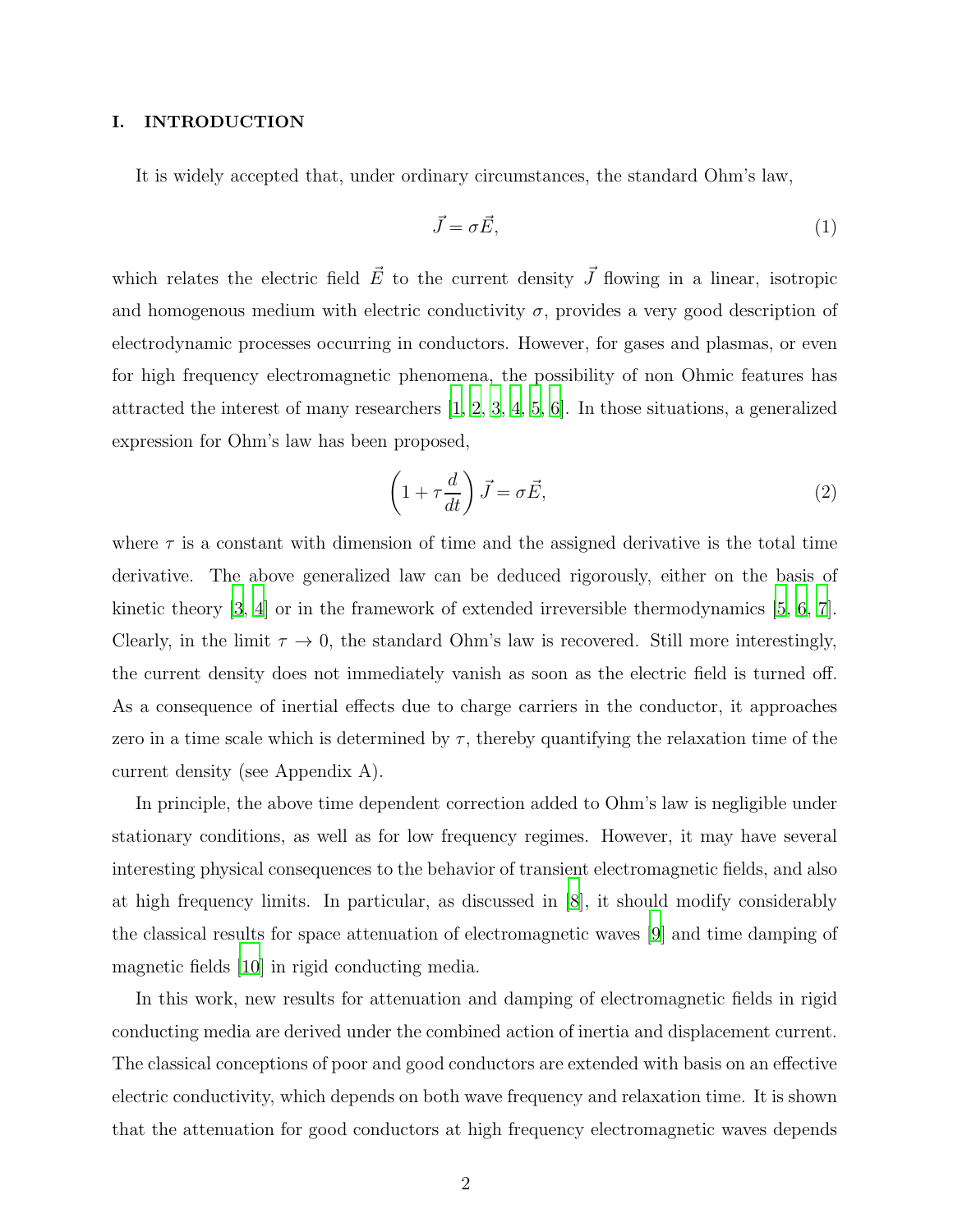on the relaxation time only, that is, the penetration depth must saturate to a minimum value at sufficiently high frequencies. Such a result leads to the possibility of measurement of the relaxation time. It is also found that the influences of displacement current and inertia on damping of magnetic fields are opposed to each other. That could explain why, under normal conditions, the decay time of magnetic fields is given approximately by the diffusion time. At very small length scales (at the nano scale, for instance), the decay time could be given either by a fraction of the diffusion time or by the relaxation time, depending whether displacement current or inertia, respectively, would prevail on magnetic diffusion. However, it should be hardly observable in the latter case, under ordinary circumstances, given the smallness of the length scale.

The paper is organized as follows. In Sec. II, we cast the basic equations for describing the influence of inertia and displacement current on attenuation and damping. In Sec. III, the attenuation of electromagnetic waves is discussed. The above mentioned effective conductivity is introduced, and an expression for the ratio of time averaged magnetic to electric energy densities is derived in terms of both wave frequency and relaxation time. Then, the low and high frequency regimes are explored for poor and good conductor limits. In Sec. IV, the damping of magnetic fields is discussed. In particular, it is shown that the actions of inertia and displacement current on damping are opposite to each other, and the decay time of magnetic fields is explored at very small length scales. In Sec. V, the main conclusions are summarized.

#### II. BASIC EQUATIONS

For a rigid conductor, except for the small massive charge carriers, there is no relative motion between its constitutive parts. In that situation, the total time derivative in Eq. [\(2\)](#page-1-0) becomes a partial time derivative and the generalized Ohm's law takes the form

<span id="page-2-0"></span>
$$
\left(1 + \tau \frac{\partial}{\partial t}\right) \vec{J} = \sigma \vec{E}.\tag{3}
$$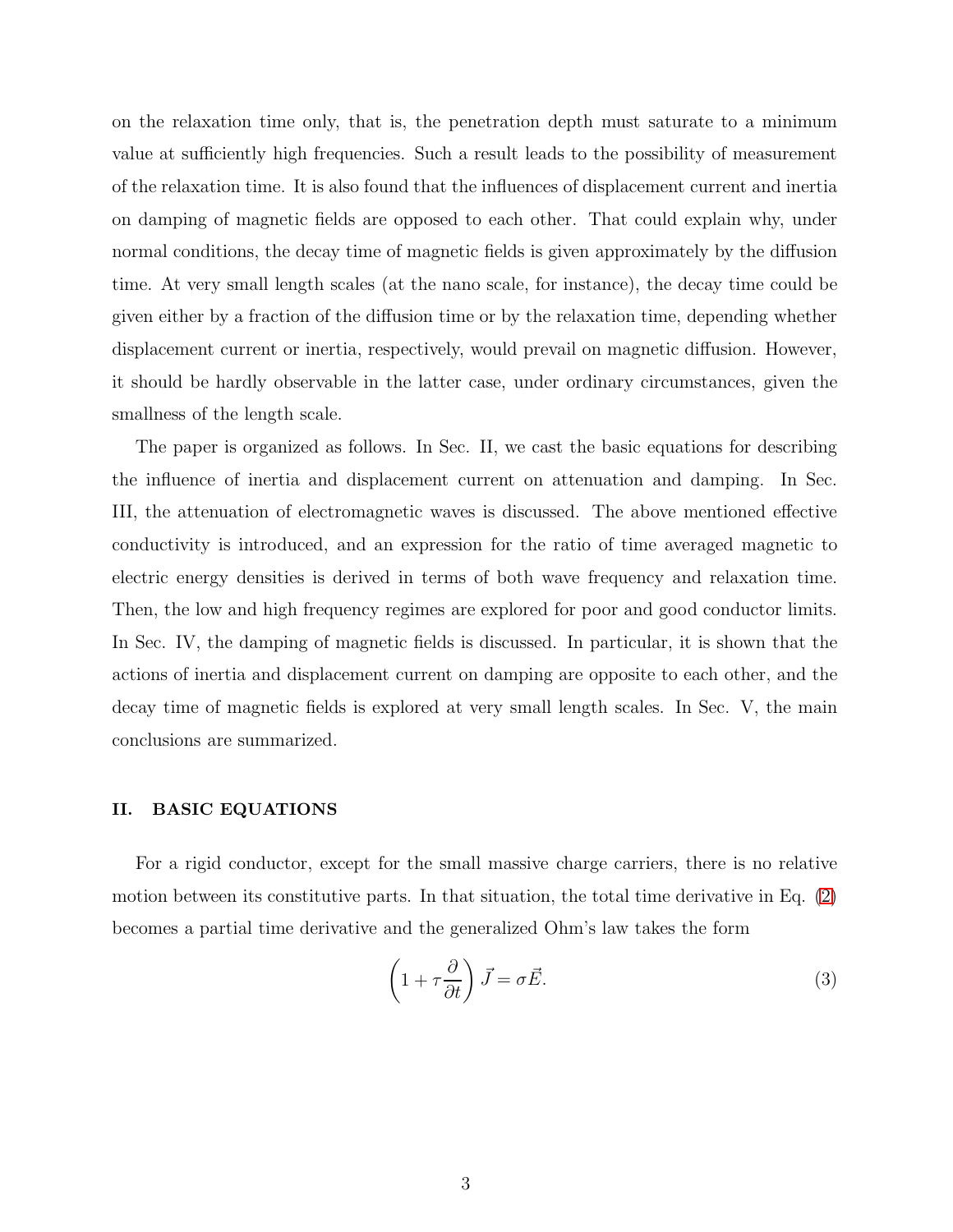By combining Eq. [\(3\)](#page-2-0) with Maxwell's equations (recall there is no free charge in the bulk of the conducting medium),

<span id="page-3-3"></span>
$$
\nabla \times \vec{B} = \mu \epsilon \frac{\partial \vec{E}}{\partial t} + \mu \vec{J}, \qquad \nabla \cdot \vec{B} = 0,
$$
  

$$
\nabla \times \vec{E} = -\frac{\partial \vec{B}}{\partial t}, \qquad \nabla \cdot \vec{E} = 0,
$$
 (4)

where  $\mu$  and  $\epsilon$  are the magnetic permeability and electric permittivity, respectively, of the medium, one may easily check that the space and time evolution of the magnetic field  $\vec{B}$  is governed by

<span id="page-3-0"></span>
$$
\left(1 + \tau \frac{\partial}{\partial t}\right) \nabla^2 \vec{B} = \left(1 + \tau \frac{\partial}{\partial t}\right) \mu \epsilon \frac{\partial^2 \vec{B}}{\partial t^2} + \mu \sigma \frac{\partial \vec{B}}{\partial t}.
$$
 (5)

In the limit  $\tau \to 0$ , the classical space and time evolution of the magnetic field in a rigid conductor is recovered [\[9](#page-20-6)].

If we assume that both magnetic and electric fields, as well as the current density, vary in space and time as  $\sim \exp\left(i\vec{k}\cdot\vec{x}-i\omega t\right)$ , where  $\vec{k}$  and  $\omega$  are the complex propagation vector and real angular frequency, respectively, of a monochromatic electromagnetic wave, Eqs. [\(3\)](#page-2-0) and [\(5\)](#page-3-0) lead to

<span id="page-3-2"></span>
$$
(1 - i\omega\tau) \vec{J}_0 = \sigma \vec{E}_0,\tag{6}
$$

<span id="page-3-1"></span>
$$
(1 - i\omega\tau) k^2 = (1 - i\omega\tau)\omega^2 \mu \epsilon + i\omega\mu\sigma,
$$
\n(7)

respectively, where  $\vec{J}_0$  and  $\vec{E}_0$  are the complex vector amplitudes of the current density and electric field, respectively, and  $k = (\vec{k} \cdot \vec{k})^{1/2}$  is the complex mode number of the electromagnetic wave. In the limit  $\tau \to 0$ , the corresponding classical results in Fourier space are recovered [\[9](#page-20-6)]. Eqs.  $(3)$  to  $(7)$  are the basic equations for describing the influence of inertia and displacement current on space attenuation of electromagnetic waves and time damping of magnetic fields in rigid conducting media.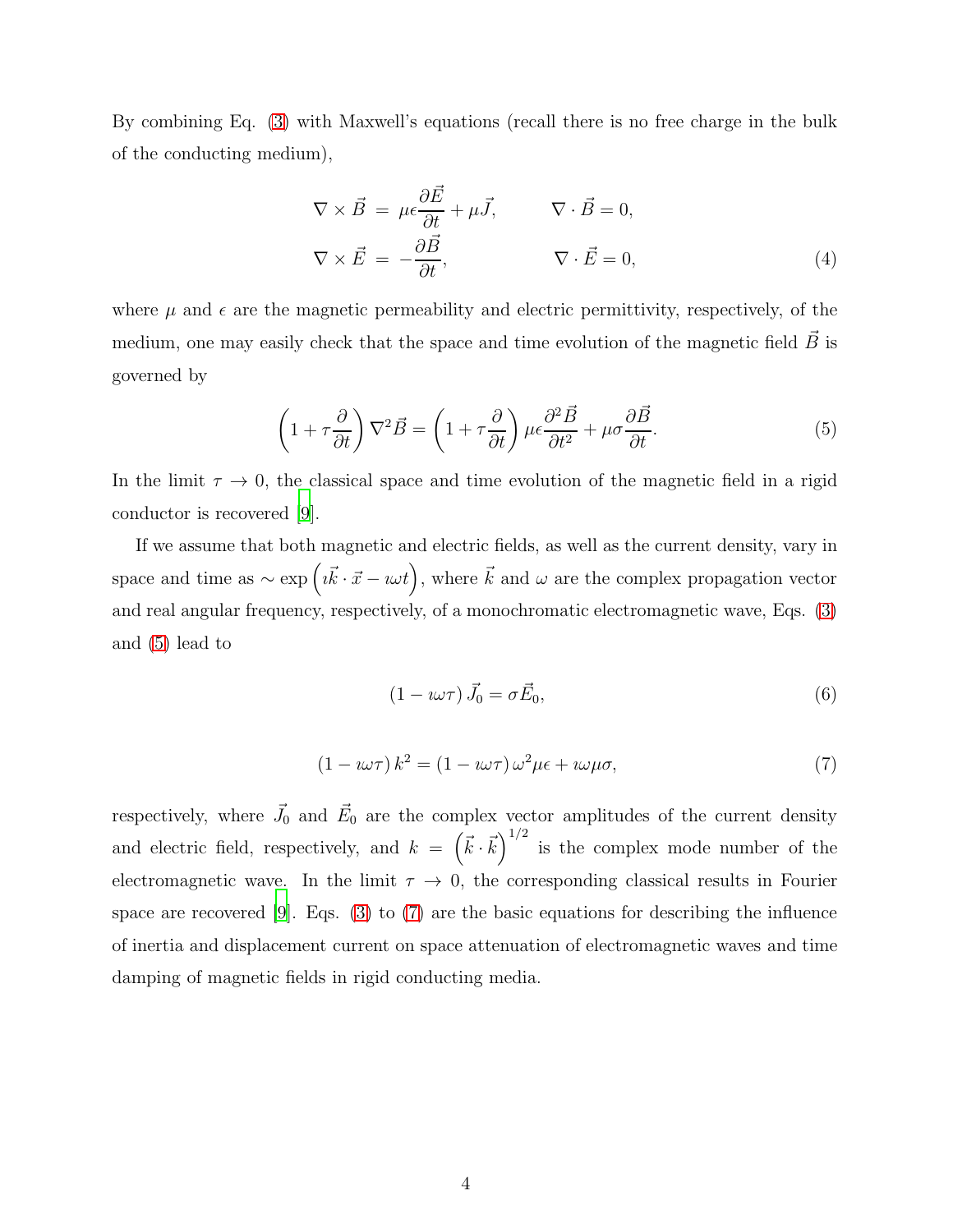# III. SPACE ATTENUATION OF ELECTROMAGNETIC WAVES

## A. General considerations

#### 1. Effective conductivity and attenuation factor

As it appears, Eq. [\(6\)](#page-3-2) gives a linear algebraic relation between the complex vector amplitudes  $\vec{J}_0$  and  $\vec{E}_0$ . For our purposes, we rewrite it in a more convenient manner,

<span id="page-4-0"></span>
$$
\vec{J}_0 = \sigma_{\text{eff}} \exp\left(i\varphi\right) \vec{E}_0,\tag{8}
$$

where we introduce the effective electric conductivity of the rigid medium,

<span id="page-4-3"></span>
$$
\sigma_{\text{eff}} = \frac{\sigma}{\sqrt{1 + \omega^2 \tau^2}},\tag{9}
$$

and the time dephasing angle of the current density  $\vec{J}$  with respect to the electric field  $\vec{E}$ ,

<span id="page-4-1"></span>
$$
\varphi = \tan^{-1}(\omega \tau). \tag{10}
$$

The usual definitions of poor and good conductors [\[9\]](#page-20-6) correspond to the limits  $\sigma \ll \epsilon \omega$ and  $\sigma \gg \epsilon \omega$ , respectively. With basis on Eqs. [\(8\)](#page-4-0) to [\(10\)](#page-4-1), we see that, when inertial effects are taken into account, those limits must be replaced by  $\sigma_{\text{eff}} \ll \epsilon \omega$  and  $\sigma_{\text{eff}} \gg \epsilon \omega$ , respectively. Indeed, in the limit  $\tau \to 0$ , the effective electric conductivity takes its ordinary value, and the current density and electric field have the same time phase angle. As a consequence, the extended limits recover the corresponding classical ones. Moreover, we note that those extensions are in accordance with the observation that the conductivity of the medium generally depends on the frequency of the wave [\[9](#page-20-6)]. However, in still more general situations, like those involving anisotropic media, it is well established that the electric conductivity must be treated as a tensor [\[11\]](#page-20-8). In these cases, Eq. [\(2\)](#page-1-0) might be extended to

<span id="page-4-2"></span>
$$
\left(1 + \tau \frac{d}{dt}\right) \vec{J} = \vec{\sigma} \ \vec{E},\tag{11}
$$

where  $\stackrel{\leftrightarrow}{\sigma}$  denotes the electric conductivity tensor. With basis on Eq. [\(11\)](#page-4-2), we see that all classical frequency regimes and conduction limits should require revisions due to possible introductions of other physically relevant frequency and time scales.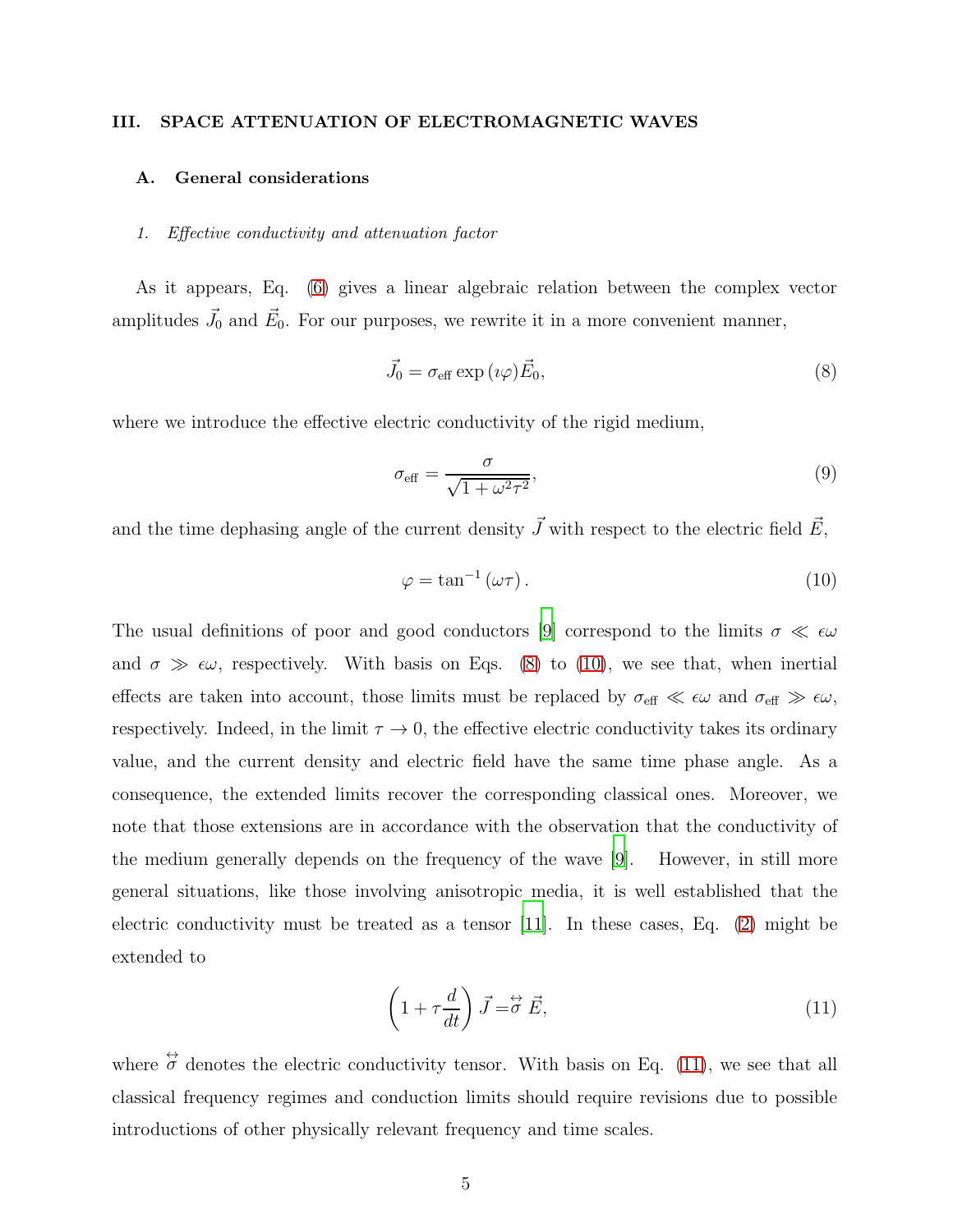Besides, Eq. [\(7\)](#page-3-1) yields the dispersion relation between the complex mode number and real angular frequency of the electromagnetic wave,

<span id="page-5-3"></span>
$$
k^2 = \frac{\omega^2 \mu \epsilon}{1 + \omega^2 \tau^2} \left( 1 - \frac{\sigma \tau}{\epsilon} + \omega^2 \tau^2 + i \frac{\sigma}{\epsilon \omega} \right). \tag{12}
$$

Following standard lines [\[9](#page-20-6)], we write the complex mode number as  $k = \beta + i\alpha/2$ , so that its real and imaginary parts are given by

<span id="page-5-0"></span>
$$
\frac{\beta}{\alpha/2} \left\} = \omega \sqrt{\frac{\mu \epsilon/2}{1 + \omega^2 \tau^2}} \left[ \sqrt{\left(1 - \frac{\sigma \tau}{\epsilon} + \omega^2 \tau^2\right)^2 + \left(\frac{\sigma}{\epsilon \omega}\right)^2} \pm \left(1 - \frac{\sigma \tau}{\epsilon} + \omega^2 \tau^2\right) \right]^{1/2} . \tag{13}
$$

The imaginary part of k,  $\alpha/2$ , is known as the attenuation factor of the electromagnetic wave propagating in the rigid conductor  $[9]$ . Eqs.  $(13)$  are the same as Eqs.  $(11)$  of  $[8]$ . Those authors have studied the problem of attenuation of electromagnetic waves in rigid conductors for the low frequency regime,  $\omega \tau \ll 1$ . In this article, we rediscuss their results but also explore Eqs. [\(13\)](#page-5-0) in the high frequency regime,  $\omega \tau \gg 1$ , on the basis of the effective electric conductivity, introduced above. Moreover, we include an analysis of the time averaged electromagnetic energy density in the discussion, for all different frequency regimes and conduction limits.

#### 2. Transverse wave and energy density

To begin with, we observe that the space and time fluctuation of the electromagnetic field, assigned above, together with Maxwell's equations, Eqs. [\(4\)](#page-3-3), lead to

$$
k\hat{n} \times \vec{E}_0 = \omega \vec{B}_0, \qquad \hat{n} \cdot \vec{E}_0 = 0,
$$
\n(14)

where  $\hat{n}$  is the real unit vector in the direction of the complex propagation vector  $\vec{k}$ , and  $\vec{B}_0$  is the complex vector amplitude of the magnetic field, thereby showing the expected transverse nature of the electromagnetic wave. By writing the complex mode number as  $k = |k| \exp(i\phi)$ , it follows that the ratio of the real scalar amplitude of  $\vec{B}~$  to that of  $\vec{E}$  is given by

<span id="page-5-2"></span>
$$
\frac{|\vec{B}_0|}{|\vec{E}_0|} = \frac{|k|}{\omega},\tag{15}
$$

and  $\vec{B}$  lags  $\vec{E}$  in time by the phase angle  $\phi$ . From Eqs. [\(13\)](#page-5-0), one may easily check that

<span id="page-5-1"></span>
$$
|k| = \omega \sqrt{\frac{\mu \epsilon}{1 + \omega^2 \tau^2}} \left[ \left( 1 - \frac{\sigma \tau}{\epsilon} + \omega^2 \tau^2 \right)^2 + \left( \frac{\sigma}{\epsilon \omega} \right)^2 \right]^{1/4},\tag{16}
$$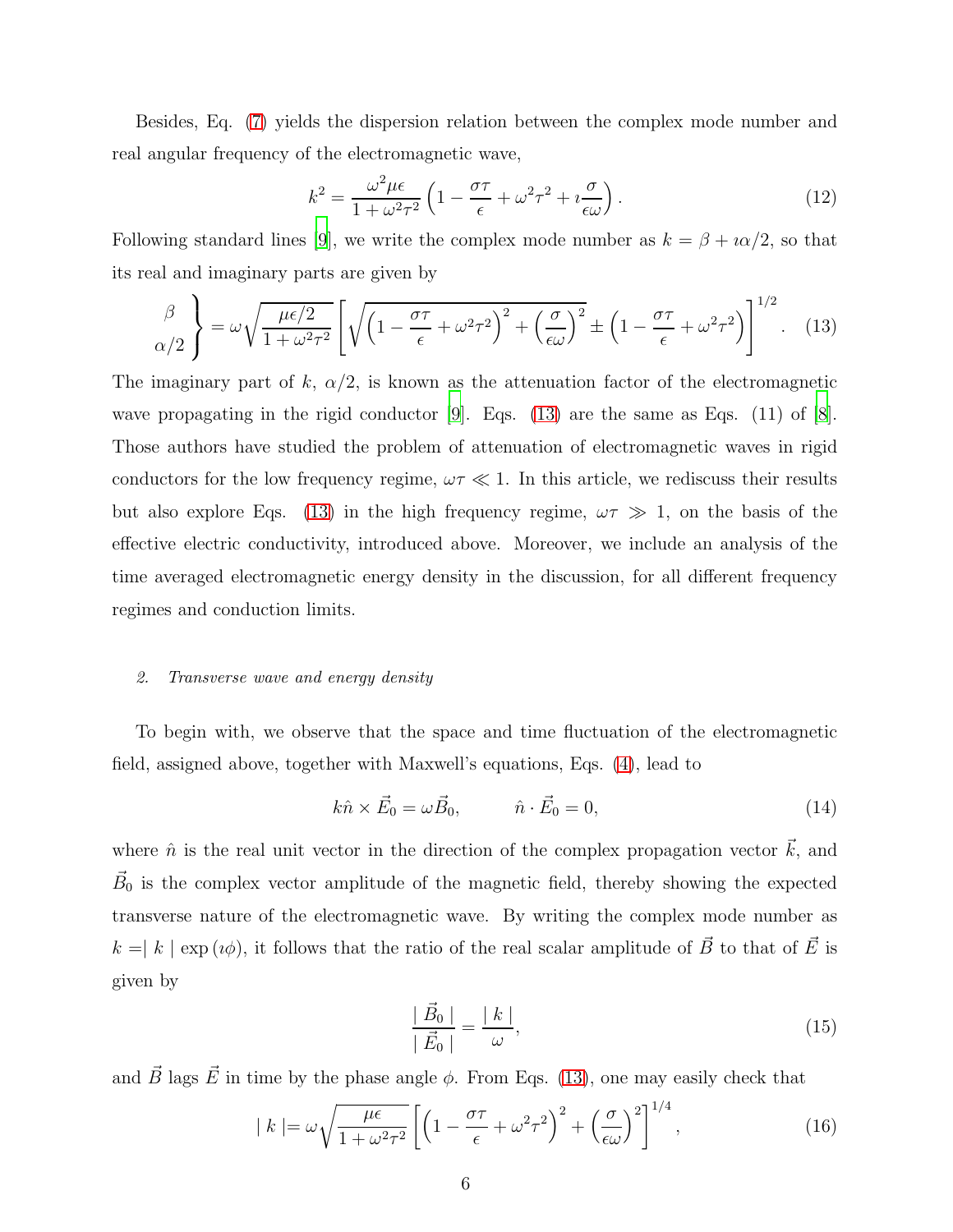<span id="page-6-0"></span>
$$
\phi = \tan^{-1} \frac{\epsilon \omega}{\sigma} \left[ \sqrt{\left(1 - \frac{\sigma \tau}{\epsilon} + \omega^2 \tau^2\right)^2 + \left(\frac{\sigma}{\epsilon \omega}\right)^2} - \left(1 - \frac{\sigma \tau}{\epsilon} + \omega^2 \tau^2\right) \right].
$$
 (17)

In the limit  $\tau \to 0$ , Eqs. [\(16\)](#page-5-1) and [\(17\)](#page-6-0) recover the classical results for  $|k|$  and  $\phi$  [\[9\]](#page-20-6).

In this work, we take a step further by considering the time average of magnetic and electric energies per unit volume of the medium,

$$
\bar{u}_B = \frac{|\vec{B}_0|^2}{2\mu}, \qquad \bar{u}_E = \frac{\epsilon}{2} \frac{|\vec{E}_0|^2}{2}, \tag{18}
$$

respectively. First, from Eq. [\(15\)](#page-5-2), we see that the ratio of time averaged magnetic to electric energy densities is given by

<span id="page-6-1"></span>
$$
\frac{\bar{u}_B}{\bar{u}_E} = \frac{|k|^2}{\omega^2 \mu \epsilon}.
$$
\n(19)

Then, from Eq. [\(16\)](#page-5-1), it follows that Eq. [\(19\)](#page-6-1) can be written as

<span id="page-6-2"></span>
$$
\frac{\bar{u}_B}{\bar{u}_E} = \frac{1}{1 + \omega^2 \tau^2} \sqrt{\left(1 - \frac{\sigma \tau}{\epsilon} + \omega^2 \tau^2\right)^2 + \left(\frac{\sigma}{\epsilon \omega}\right)^2}.
$$
\n(20)

In the limit  $\tau \to 0$ , one may easily check that the expected classical result for the ratio  $\bar{u}_B/\bar{u}_E$  is recovered [\[9](#page-20-6)]. However, in the high frequency regime,  $\omega \tau \gg 1$ , a crude inspection of Eq. [\(20\)](#page-6-2) suggests that  $\bar{u}_B$  always approaches  $\bar{u}_E$ . Somewhat surprisingly, that ceases to be true in the good conductor limit, as will be shown on the basis of the effective electric conductivity, introduced above.

#### B. Low frequency regime

The low frequency regime,  $\omega \tau \ll 1$ , may be attained by considering terms of  $\mathcal{O}(\omega^2 \tau^2) = 0$ . In this order of approximation, we see at once that  $\sigma_{\text{eff}} = \sigma$ , although  $\vec{J}$  is slightly dephased in time with respect to  $\vec{E}$  by the small angle  $\varphi = \omega \tau$ . The real and imaginary parts of the complex mode number are

<span id="page-6-3"></span>
$$
\frac{\beta}{\alpha/2} \left\} = \omega \sqrt{\frac{\mu \epsilon}{2}} \left[ \sqrt{\left( 1 - \frac{\sigma \tau}{\epsilon} \right)^2 + \left( \frac{\sigma}{\epsilon \omega} \right)^2} \pm \left( 1 - \frac{\sigma \tau}{\epsilon} \right) \right]^{1/2} . \tag{21}
$$

Eqs. [\(21\)](#page-6-3) should be compared with Eqs. (12) of [\[8\]](#page-20-5). As it appears, those authors have neglected the term of  $\mathcal{O}(\tau^2)$  under the square root sign. However, this term could not have been neglected since the square root implies it is of  $\mathcal{O}(\tau)$  effectively. Indeed, it will be shown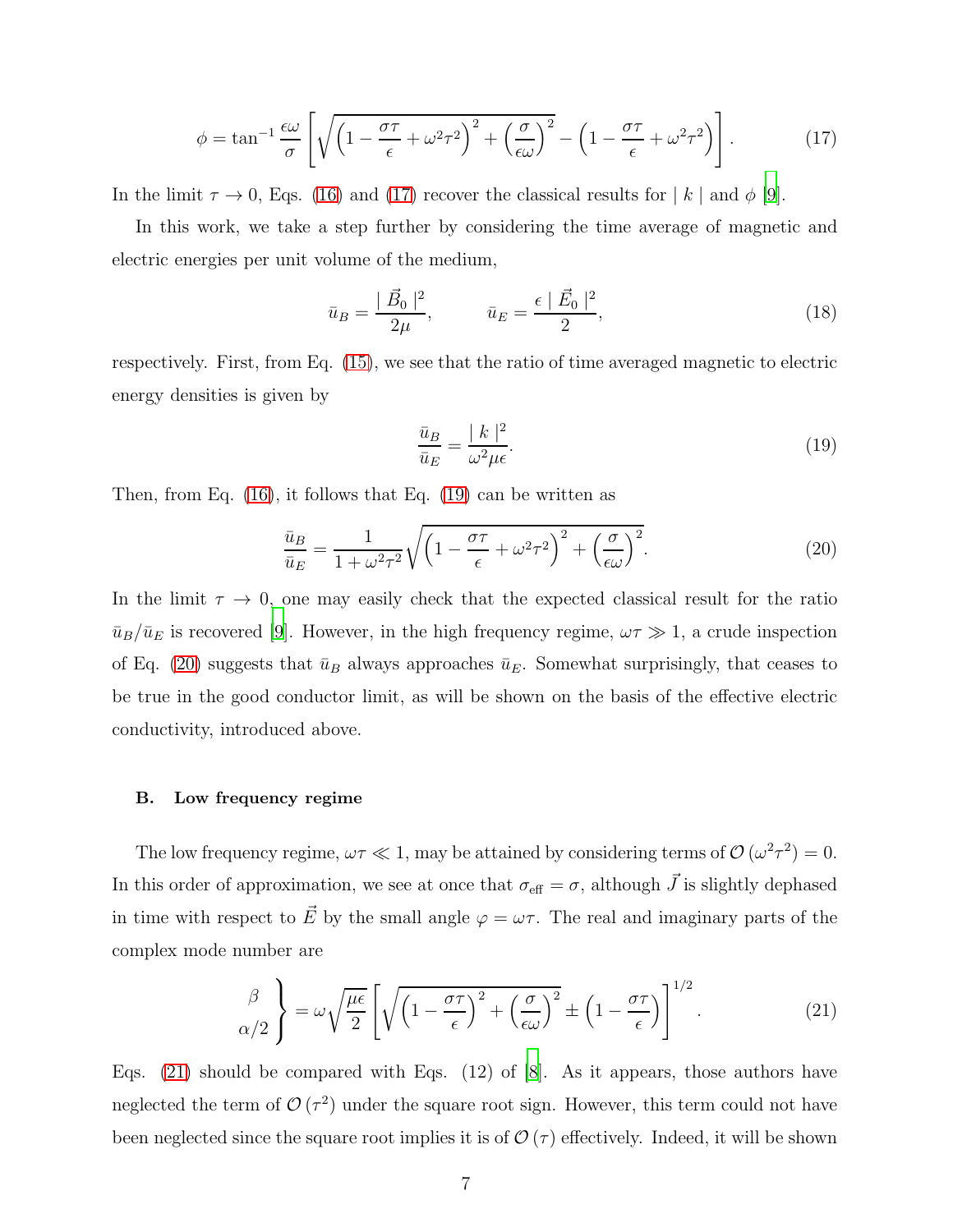that by consistently retaining it both classical results in the poor and good conductor limits are corrected to terms of  $\mathcal{O}(\omega \tau)$ .

The modulus of the complex mode number is

$$
|k| = \omega \sqrt{\mu \epsilon} \left[ \left( 1 - \frac{\sigma \tau}{\epsilon} \right)^2 + \left( \frac{\sigma}{\epsilon \omega} \right)^2 \right]^{1/4},\tag{22}
$$

the magnetic field lags the electric field in time by the phase angle

$$
\phi = \tan^{-1} \frac{\epsilon \omega}{\sigma} \left[ \sqrt{\left(1 - \frac{\sigma \tau}{\epsilon}\right)^2 + \left(\frac{\sigma}{\epsilon \omega}\right)^2} - \left(1 - \frac{\sigma \tau}{\epsilon}\right) \right],\tag{23}
$$

and the ratio of time averaged magnetic to electric energy densities is

<span id="page-7-0"></span>
$$
\frac{\bar{u}_B}{\bar{u}_E} = \sqrt{\left(1 - \frac{\sigma \tau}{\epsilon}\right)^2 + \left(\frac{\sigma}{\epsilon \omega}\right)^2}.
$$
\n(24)

Next, we discuss the limits of Eqs. [\(21\)](#page-6-3) to [\(24\)](#page-7-0) for poor and good conductors.

## 1. Poor conductor limit

Poor conductors at low frequency electromagnetic waves are described by requiring the condition  $\sigma \ll \epsilon \omega$  to be satisfied. In this approximation,

<span id="page-7-1"></span>
$$
|k| \approx \beta = \omega \sqrt{\mu \epsilon} - \frac{\sigma}{2} \sqrt{\frac{\mu}{\epsilon}} \omega \tau, \qquad \frac{\alpha}{2} = \frac{\sigma}{2} \sqrt{\frac{\mu}{\epsilon}}.
$$
 (25)

We see that, although the small classical value for the attenuation factor is not altered by inertial effects due to charge carriers, the real part of the complex mode number, as well as its own modulus, slightly decrease as a consequence of consistently retaining the terms of  $\mathcal{O}(\tau)$  in Eqs. [\(21\)](#page-6-3). The first of Eqs. [\(25\)](#page-7-1) corrects the result of [\[8](#page-20-5)]. As already mentioned, those authors have neglected the term of  $\mathcal{O}(\tau^2)$  under the square root sign in their Eqs. (12). That is the origin of their result.

The magnetic field lags the electric field in time by the same small classical phase angle,

$$
\phi = \frac{\sigma}{2\epsilon\omega}.\tag{26}
$$

Interestingly, the time averaged magnetic and electric energy densities are no longer identical, as they were classically, since the ratio  $\bar{u}_B/\bar{u}_E$  slightly decreases with respect to unit,

<span id="page-7-2"></span>
$$
\frac{\bar{u}_B}{\bar{u}_E} = 1 - \frac{\sigma \tau}{\epsilon}.\tag{27}
$$

In the limit  $\tau \to 0$ , the first of Eqs. [\(25\)](#page-7-1), and [\(27\)](#page-7-2) recover the expected classical results [\[9\]](#page-20-6).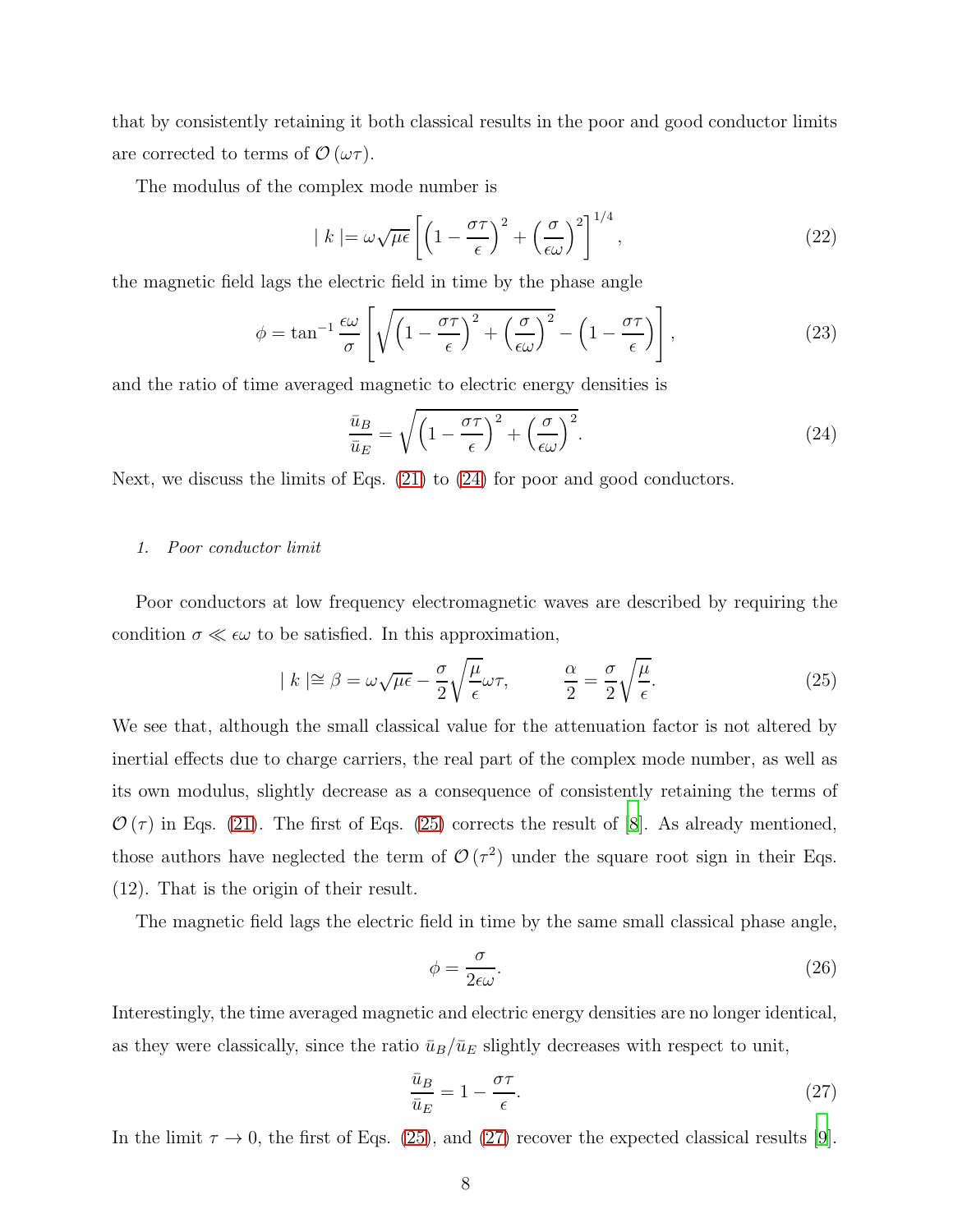#### 2. Good conductor limit

Good conductors at low frequency electromagnetic waves are described by requiring the condition  $\sigma \gg \epsilon \omega$  to be satisfied. In this approximation,

<span id="page-8-0"></span>
$$
\begin{pmatrix} \beta \\ \alpha/2 \end{pmatrix} = \sqrt{\frac{\mu \sigma \omega}{2}} \left( 1 \mp \frac{\omega \tau}{2} \right). \tag{28}
$$

We see that the classical values of  $\beta$  and  $\alpha/2$  are decreased and increased, respectively, by the same small number,  $\omega\tau/2$ . Eqs. [\(28\)](#page-8-0) are essentially the same as Eqs. (13) of [\[8\]](#page-20-5), provided the binomial expansions of the expressions  $\sqrt{1 \mp \omega \tau}$  are carried on to the term of  $\mathcal{O}(\omega \tau) \ll 1$ . The classical result for the modulus of the complex mode number,  $|k| = \sqrt{\mu \sigma \omega}$ , is not altered by inertial effects.

Interestingly, the classical  $\pi/4$  time dephasing angle of  $\vec{B}~$  with respect to  $\vec{E}$  is slightly increased by inertial effects, since

<span id="page-8-1"></span>
$$
\phi = \frac{\pi}{4} + \frac{\omega \tau}{2}.\tag{29}
$$

As in the classical case, the time averaged electromagnetic energy density is almost entirely magnetic in nature, since the ratio  $\bar{u}_B/\bar{u}_E$  is given by the large number

$$
\frac{\bar{u}_B}{\bar{u}_E} = \frac{\sigma}{\epsilon \omega}.\tag{30}
$$

In the limit  $\tau \to 0$ , Eqs. [\(28\)](#page-8-0) and [\(29\)](#page-8-1) recover the expected classical results [\[9](#page-20-6)].

## C. High frequency regime

Now, we explore a situation which, to the best of our knowledge, had not been considered elsewhere, namely, the influence of inertia on attenuation at high frequencies. The high frequency regime may be achieved by requiring the condition  $\omega \tau \gg 1$  to be satisfied. In this approximation, we see at once that the classical electric conductivity is strongly suppressed by inertial effects, given that

$$
\sigma_{\text{eff}} = \frac{\sigma}{\omega \tau},\tag{31}
$$

whilst  $\vec{J}$  and  $\vec{E}$  are completely out of phase in time, since

<span id="page-8-2"></span>
$$
\varphi = \frac{\pi}{2}.\tag{32}
$$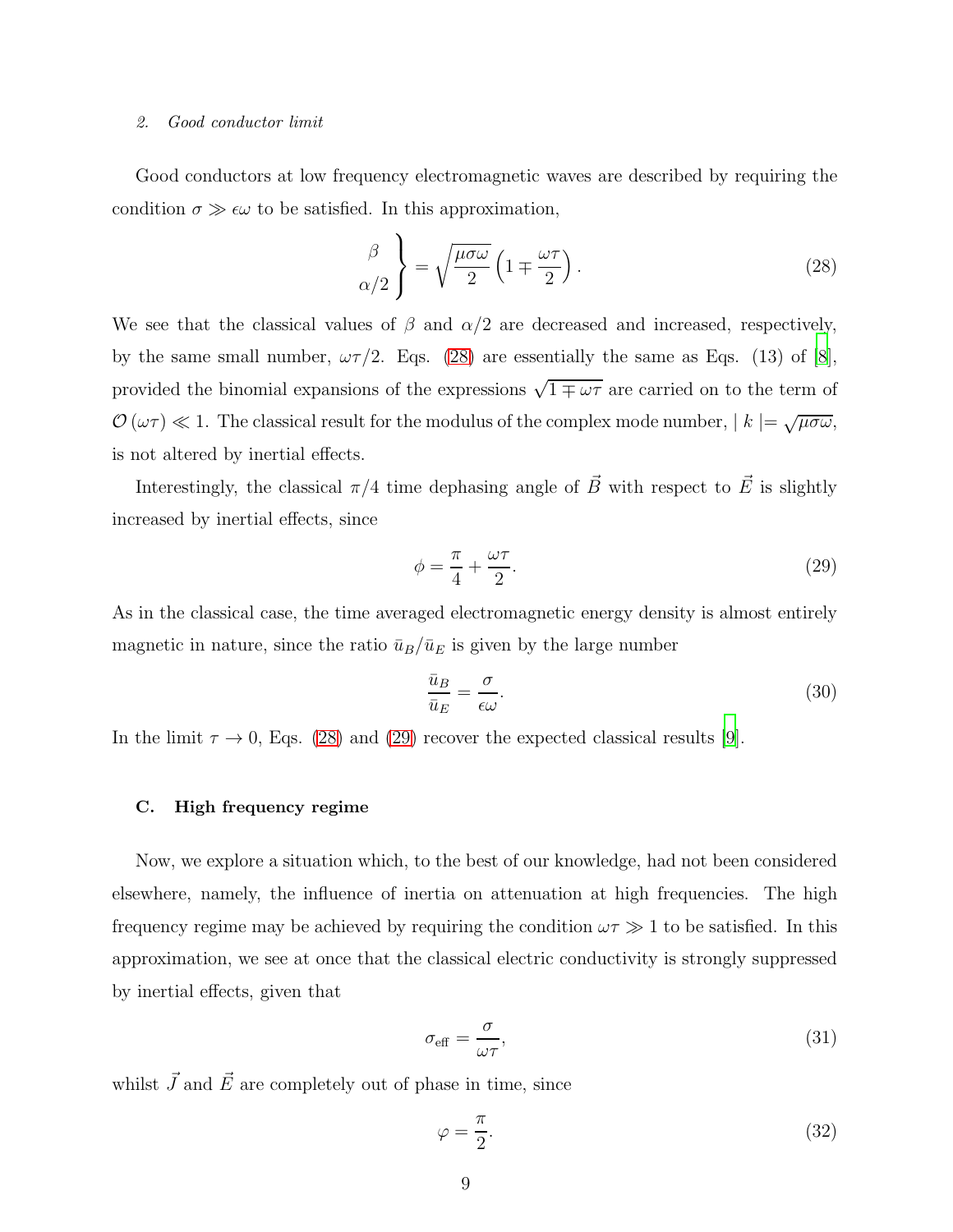In order to simplify the checking by the reader of the limits for poor and good conductors, the following formulae are written in terms of  $\sigma_{\text{eff}}$ , instead of  $\sigma$ .

The real and imaginary parts of the complex mode number are

<span id="page-9-0"></span>
$$
\frac{\beta}{\alpha/2} \left\} = \sqrt{\frac{\mu \epsilon \omega}{2\tau}} \left[ \sqrt{\left( \frac{\sigma_{\text{eff}} \tau}{\epsilon} - \omega \tau \right)^2 + \left( \frac{\sigma_{\text{eff}}}{\epsilon \omega} \right)^2} \mp \left( \frac{\sigma_{\text{eff}} \tau}{\epsilon} - \omega \tau \right) \right]^{1/2}, \tag{33}
$$

while its modulus is given by

$$
| k | = \sqrt{\frac{\mu \epsilon \omega}{\tau}} \left[ \left( \frac{\sigma_{\text{eff}} \tau}{\epsilon} - \omega \tau \right)^2 + \left( \frac{\sigma_{\text{eff}}}{\epsilon \omega} \right)^2 \right]^{1/4} . \tag{34}
$$

The magnetic field lags the electric field in time by the phase angle

$$
\phi = \tan^{-1} \frac{\epsilon \omega}{\sigma_{\text{eff}}} \left[ \sqrt{\left( \frac{\sigma_{\text{eff}} \tau}{\epsilon} - \omega \tau \right)^2 + \left( \frac{\sigma_{\text{eff}}}{\epsilon \omega} \right)^2} + \left( \frac{\sigma_{\text{eff}} \tau}{\epsilon} - \omega \tau \right) \right],\tag{35}
$$

and the ratio of time averaged magnetic to electric energy densities satisfies

<span id="page-9-1"></span>
$$
\frac{\bar{u}_B}{\bar{u}_E} = \frac{1}{\omega \tau} \sqrt{\left(\frac{\sigma_{\text{eff}} \tau}{\epsilon} - \omega \tau\right)^2 + \left(\frac{\sigma_{\text{eff}}}{\epsilon \omega}\right)^2}.
$$
\n(36)

Next, we discuss the limits of Eqs. [\(33\)](#page-9-0) to [\(36\)](#page-9-1) for poor and good conductors.

#### 1. Poor conductor limit

Poor conductors at high frequency electromagnetic waves are described by requiring the condition  $\sigma_{\text{eff}} \ll \epsilon \omega$  to be satisfied. In this approximation,

$$
\beta = \omega \sqrt{\mu \epsilon}, \qquad \frac{\alpha}{2} = \frac{1}{\omega^2 \tau^2} \frac{\sigma}{2} \sqrt{\frac{\mu}{\epsilon}}.
$$
\n(37)

We see that the already small attenuation factor for poor conductors at low frequencies is strongly suppressed by inertial effects at high frequencies. The modulus of the complex mode number for poor conductors at low frequencies is also suppressed by inertial effects at high frequencies,

$$
|k| = \frac{\omega \sqrt{\mu \epsilon}}{\sqrt{\omega \tau}},\tag{38}
$$

although less strongly than the attenuation factor.

The already small time dephasing angle of  $\vec{B}$  with respect to  $\vec{E}$  for poor conductors at low frequencies is again strongly suppressed by inertial effects at high frequencies, given that

$$
\phi = \frac{1}{\omega^2 \tau^2} \frac{\sigma}{2\epsilon \omega}.
$$
\n(39)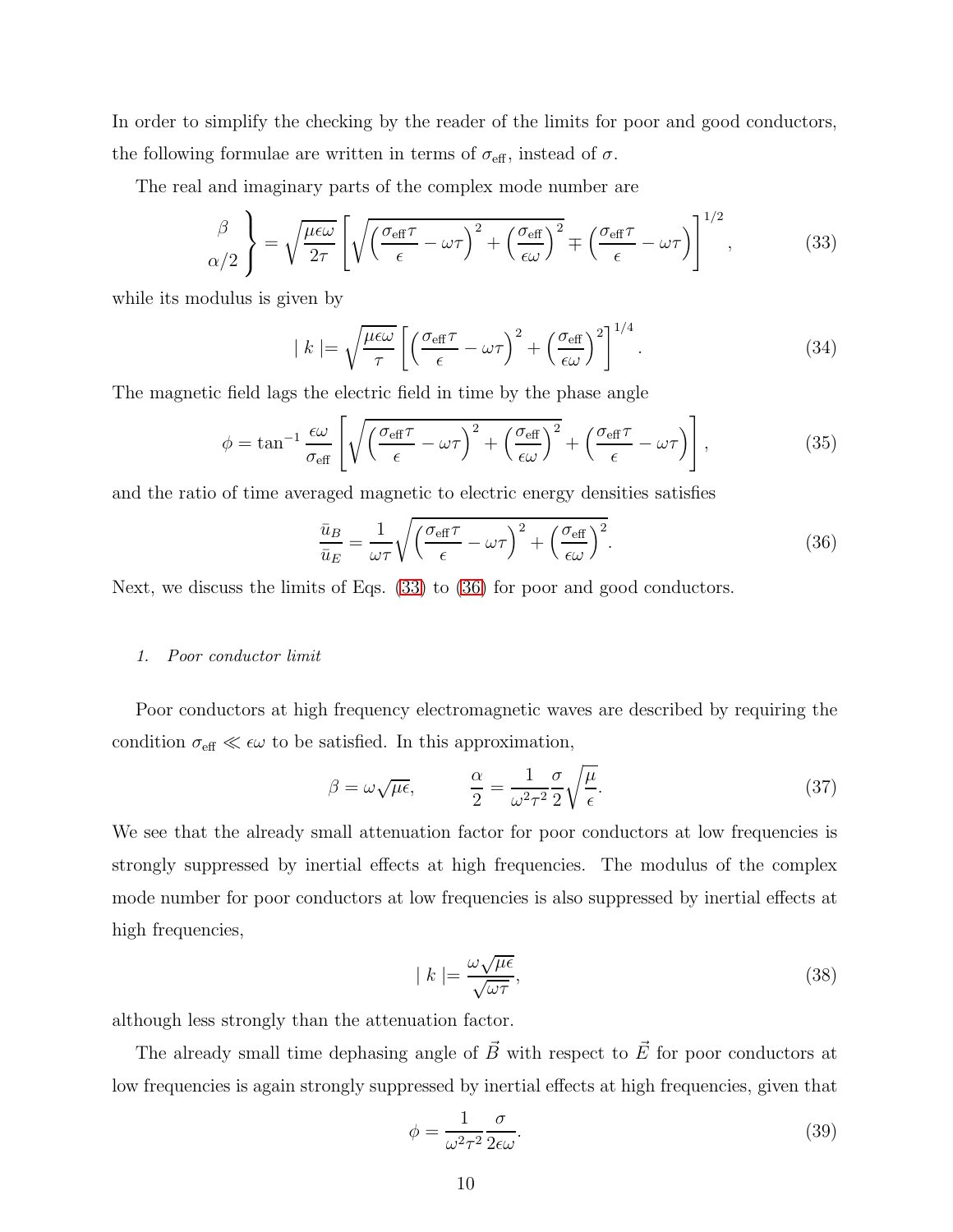The time averaged magnetic and electric energy densities are almost identical for poor conductors at high frequencies, since  $\bar{u}_B \cong \bar{u}_E$ . That is the same result which holds for poor conductors at low frequencies [\[9\]](#page-20-6).

## 2. Good conductor limit

Good conductors at high frequency electromagnetic waves are described by requiring the condition  $\sigma_{\text{eff}} \gg \epsilon \omega$  to be satisfied. In this approximation,

<span id="page-10-0"></span>
$$
\beta = \frac{\sqrt{\mu \sigma / \tau}}{2\omega \tau}, \qquad |k| \approx \frac{\alpha}{2} = \sqrt{\frac{\mu \sigma}{\tau}}.
$$
\n(40)

Interestingly, we see that the large attenuation factor depends on the relaxation time only. The penetration depth of the electromagnetic wave within the conductor, but close to its external surface (skin effect), is defined as  $\delta = 2/\alpha$  [\[9\]](#page-20-6). By neglecting inertial effects, the classical value of  $\delta$  for a good conductor scales as  $\sim 1/\sqrt{\omega}$  [see the second of Eqs. [\(28\)](#page-8-0)]. In other words, it should diminish without limit at high frequency electromagnetic waves. However, our new result, the second of Eqs. [\(40\)](#page-10-0), ensures that  $\delta$  does not depend on the frequency of the electromagnetic wave, provided inertial effects are taken into account. The physical meaning of this is that  $\delta$  must saturate to a minimum value at sufficiently high frequencies. By making the substitutions  $\tau \to \tau_c$  and  $\sigma \to \sigma_D$  (see Appendix A), we see that, for a typical good metal like copper  $(\tau_c \approx 2.7 \times 10^{-14} \text{ s})$ ,  $\delta \approx 1.9 \times 10^{-6} \text{ cm}$ . At this point, we would like to encourage the experimentalists to try and find the inertial relaxation time of the current density by measuring the penetration depth for a good conductor at high frequencies, which is within the limits of present day laboratory capabilities (see Appendix B).

The magnetic and electric fields are almost completely out of phase in time, since  $\phi \cong \pi/2$ . Once  $\varphi \cong \pi/2$  too, the time dephasing angle of  $\vec{J}$  with respect to  $\vec{B}$  is approximately an integral multiple of  $\pi$ . In other words,  $\vec{J}$  and  $\vec{B}$  are almost either at the same or at opposite time phase angles. As already mentioned, an interesting consequence of the introduction of the notion of effective electric conductivity in terms of wave frequency and relaxation time is that the time averaged electromagnetic energy density is almost entirely magnetic in nature for good conductors at high frequencies, as long as the ratio  $\bar{u}_B/\bar{u}_E$  is given by the large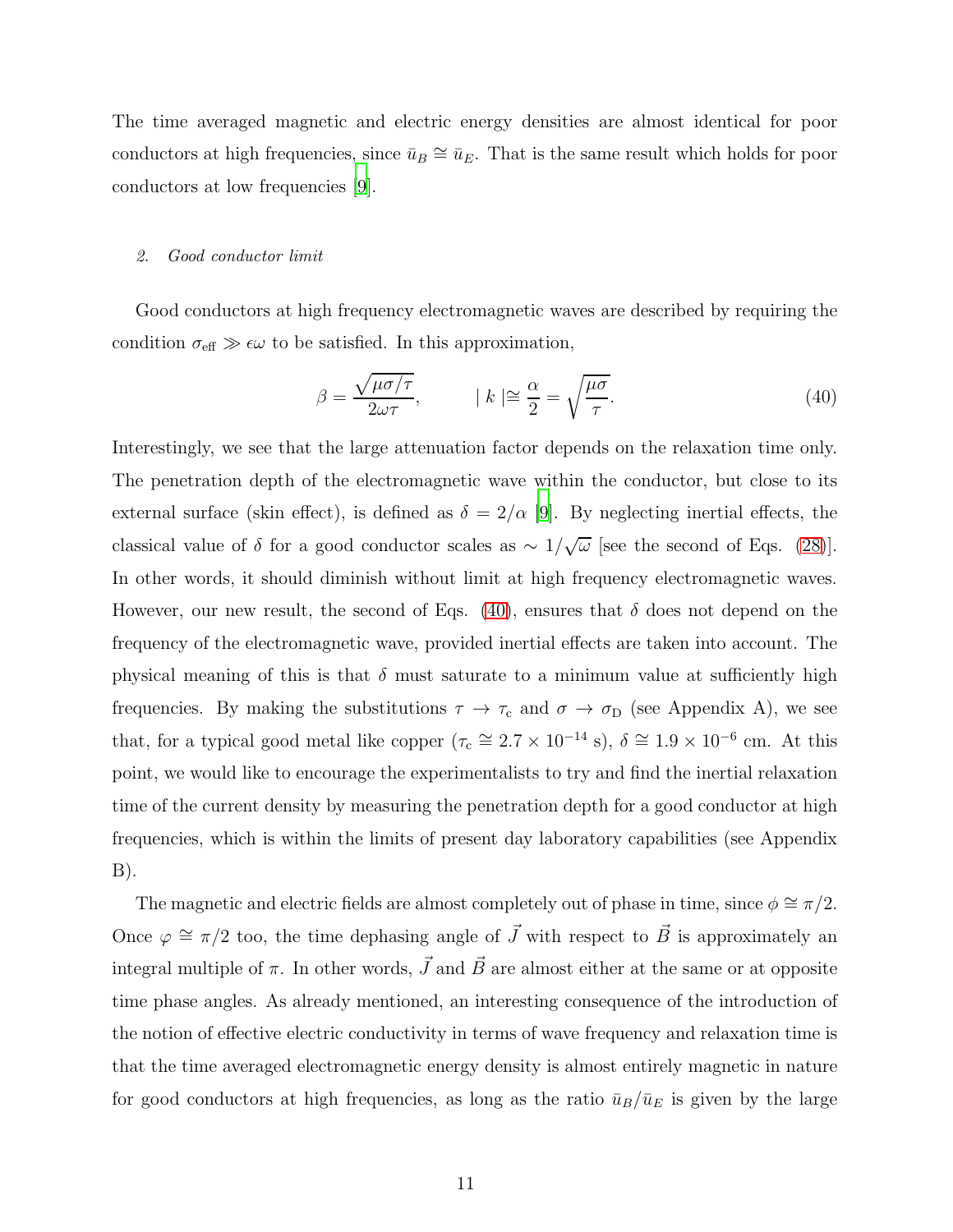

FIG. 1: Normalized penetration depth as a function of  $\hat{\omega}$  and some selected values of  $\hat{\sigma}$ . Note the tendency for saturation of  $\hat{\delta}$  when  $\hat{\sigma}$  increases.

number

$$
\frac{\bar{u}_B}{\bar{u}_E} = \frac{1}{\omega \tau} \frac{\sigma}{\epsilon \omega}.
$$
\n(41)

Although numerically different, that is the same qualitative result which holds for good conductors at low frequencies [\[9\]](#page-20-6).

## D. General case: penetration depth

In order to discuss the general case, let us introduce dimensionless quantities describing the attenuation in conducting media. As one may check, by defining

$$
\hat{\sigma} = \frac{\sigma}{\epsilon/\tau}, \qquad \hat{\omega} = \frac{\omega}{1/\tau}, \qquad \hat{\delta} = \frac{\delta}{\sqrt{\tau/(\mu\sigma)}}, \qquad (42)
$$

the second of Eqs. [\(13\)](#page-5-0) can be rewritten as

$$
\hat{\delta} = \sqrt{\frac{2\hat{\sigma}(1+\hat{\omega}^2)}{\hat{\omega}}} \left[ \sqrt{\left(1-\hat{\sigma}+\hat{\omega}^2\right)^2 \hat{\omega}^2 + \hat{\sigma}^2} - \left(1-\hat{\sigma}+\hat{\omega}^2\right) \hat{\omega} \right]^{-1/2} . \tag{43}
$$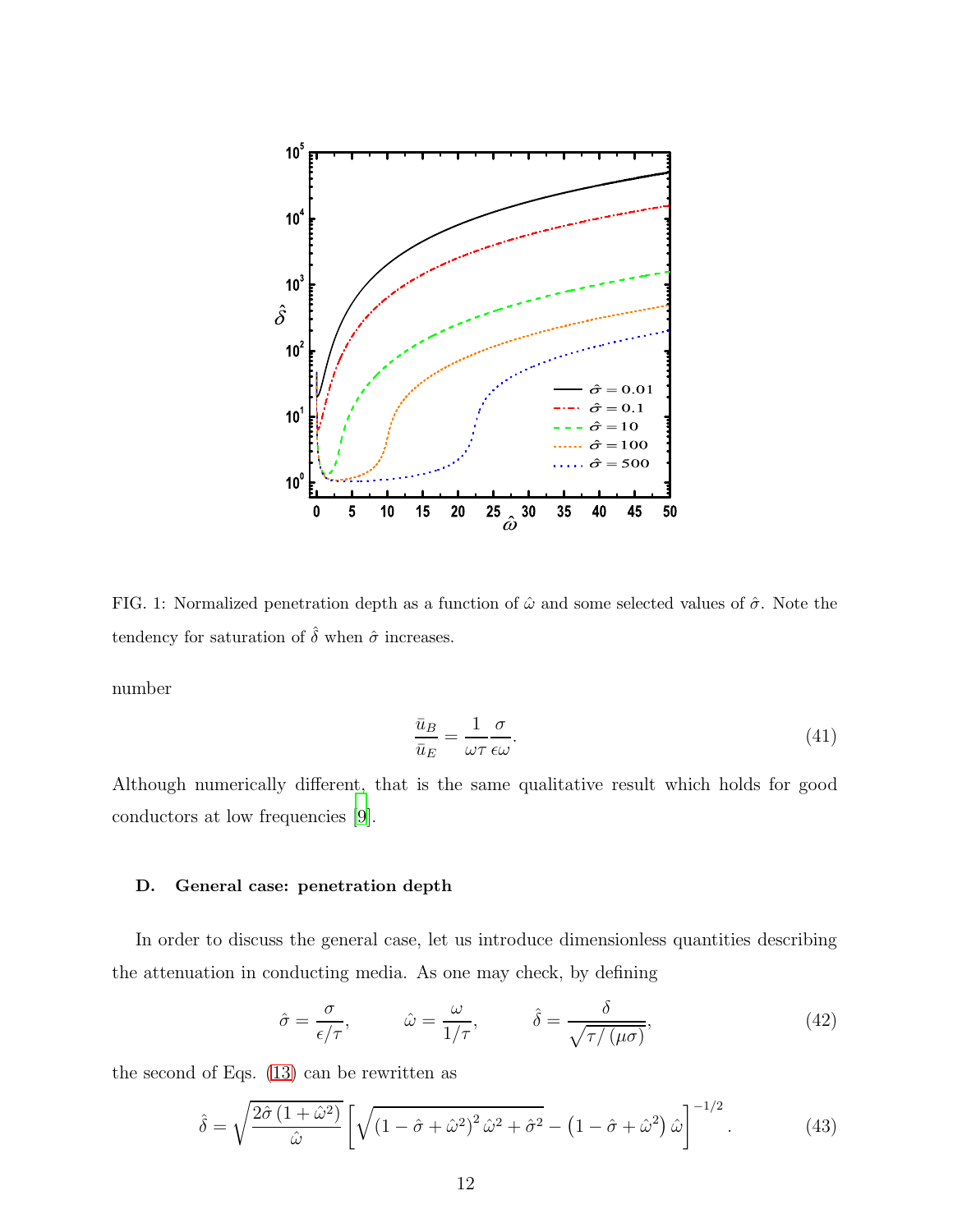In Figure 1 we show the behavior of the normalized penetration depth as a function of  $\hat{\omega}$  and some selected values of  $\hat{\sigma}$ . As remarked earlier, in the high frequency limit the penetration depth saturates in the case of good conductors.

## IV. TIME DAMPING OF MAGNETIC FIELDS

In the second part of this paper, we explore a problem which is closely related to the description of space attenuation of electromagnetic waves, namely, the estimate of time damping of magnetic fields in rigid conducting media. The classical approach to the latter starts from Eq. [\(5\)](#page-3-0) in the limit  $\tau \to 0$ , and in absence of displacement current. In other words, inertial effects are neglected, at low frequencies. The resulting equation is a diffusion type equation for the magnetic field, where  $(\mu \sigma)^{-1}$  plays the role of a diffusion coefficient. The physical situation one wants to describe is that of a rigid conducting medium subjected to an external magnetic field, which is suddenly removed. The time dependence of each eigenfunction of the diffusion equation is ascribed as  $\sim \exp(-\gamma_l t)$ , where the associated eigenvalue  $\gamma_l$  is interpreted as a damping factor. The decay time of the damping field is estimated as  $T \sim 1/\gamma_1$ , where  $\gamma_1 = \min{\{\gamma_l\}}$ , by simultaneously estimating  $|\nabla^2| \sim 1/L^2$ , with  $L$  denoting a characteristic length scale of the sample. The classical result for the decay time is given by the diffusion time,  $T = \mu \sigma L^2$ . This approach is commonly referred to as the quasi static approximation [\[10](#page-20-7)].

In this article, we follow an alternative path to tackle the above mentioned problem. The idea is that, since the space and time dependence of the external magnetic field may be always Fourier analyzed, we can start at once from Eq. [\(7\)](#page-3-1) by making the substitution  $\omega \to -i\gamma$ , where  $\gamma$  is interpreted as a real damping factor associated to the real mode number k of a given Fourier component. As a consequence, the time dependence of each component takes the desired form,  $\sim \exp(-\gamma t)$ , and we get

<span id="page-12-1"></span>
$$
(1 - \gamma \tau) k^2 = \gamma \mu \sigma - (1 - \gamma \tau) \gamma^2 \mu \epsilon.
$$
 (44)

Thereby, the decay time  $T \sim 1/\gamma$  of the damping field may be estimated by simultaneously estimating  $k^2 \sim 1/L^2$ . As a result, we have

<span id="page-12-0"></span>
$$
\left(\frac{T}{\mu\sigma L^2}\right)^3 - \left(1 + \frac{\tau}{\mu\sigma L^2}\right)\left(\frac{T}{\mu\sigma L^2}\right)^2 + \frac{\epsilon/\sigma}{\mu\sigma L^2}\frac{T}{\mu\sigma L^2} - \frac{\epsilon/\sigma}{\mu\sigma L^2}\frac{\tau}{\mu\sigma L^2} = 0.
$$
 (45)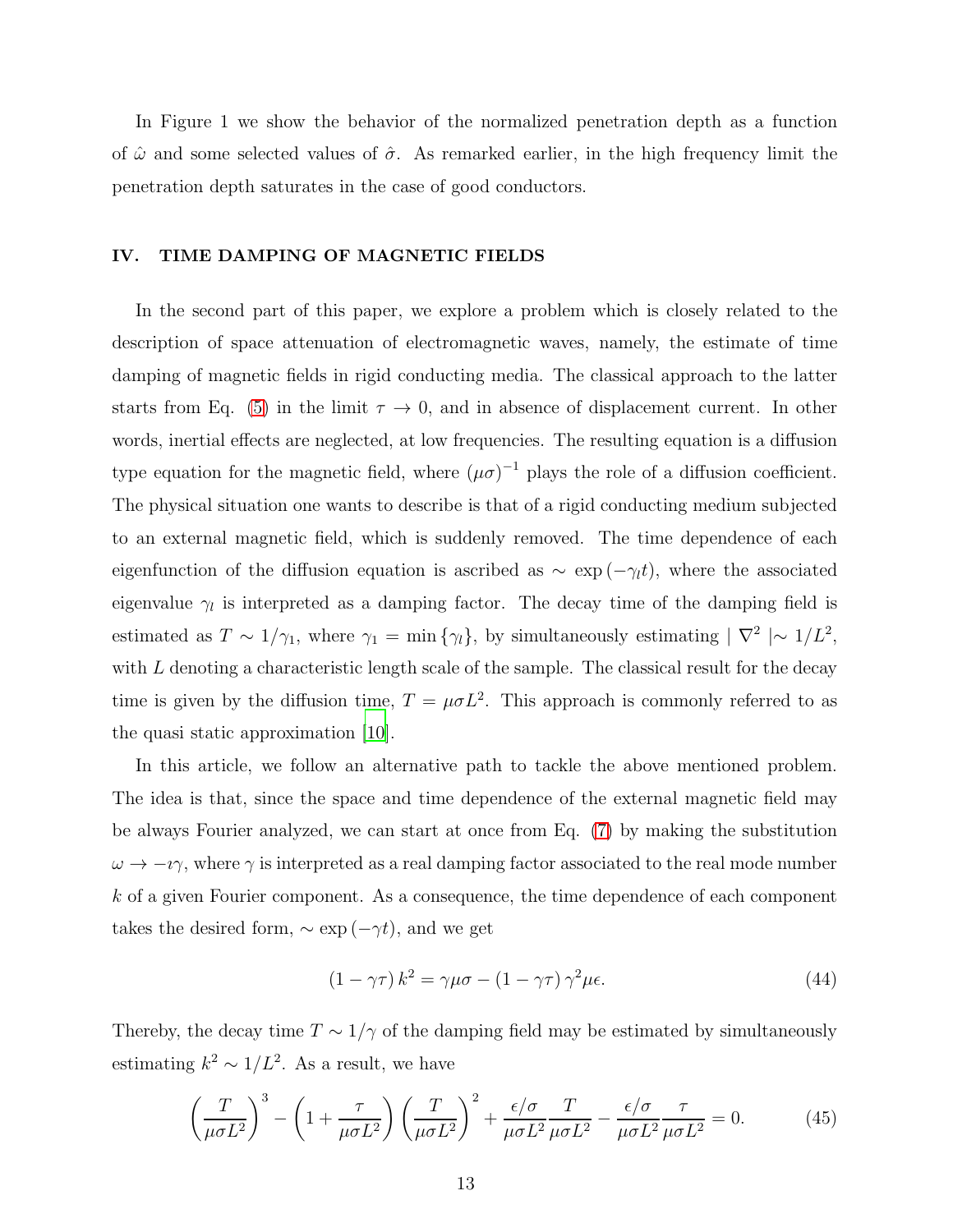To simplify the notation, first we name the characteristic time scale of conduction as

$$
\tau_* = \frac{\epsilon}{\sigma},\tag{46}
$$

and, subsequently, normalize all times to the diffusion time,

$$
\hat{\tau} = \frac{\tau}{\mu \sigma L^2}, \qquad \hat{\tau}_* = \frac{\tau_*}{\mu \sigma L^2}, \qquad \hat{T} = \frac{T}{\mu \sigma L^2}.
$$
\n(47)

Therefore, we obtain

<span id="page-13-0"></span>
$$
\hat{T}^3 - (1+\hat{\tau})\,\hat{T}^2 + \hat{\tau}_*\hat{T} - \hat{\tau}_*\hat{\tau} = 0.
$$
\n(48)

Eq. [\(48\)](#page-13-0) is a cubic algebraic equation in  $\hat{T}$ . However, by considering the transformation [\[12\]](#page-20-9)

<span id="page-13-2"></span>
$$
\hat{T} = \hat{T}_* + \left(\frac{1+\hat{\tau}}{3}\right) + \frac{1}{\hat{T}_*} \left[ \left(\frac{1+\hat{\tau}}{3}\right)^2 - \frac{\hat{\tau}_*}{3} \right],\tag{49}
$$

one may easily check that  $\hat{T}^3_*$  satisfies the quadratic algebraic equation

$$
\left(\hat{T}_*^3\right)^2 - 2\left[\left(\frac{1+\hat{\tau}}{3}\right)^3 - \frac{\hat{\tau}_*}{3}\left(\frac{1}{2}-\hat{\tau}\right)\right]\hat{T}_*^3 + \left[\left(\frac{1+\hat{\tau}}{3}\right)^2 - \frac{\hat{\tau}_*}{3}\right]^3 = 0,\tag{50}
$$

whose general solutions are given by

<span id="page-13-1"></span>
$$
\hat{T}_{*}^{3} = \left(\frac{1+\hat{\tau}}{3}\right)^{3} - \frac{\hat{\tau}_{*}}{3} \left(\frac{1}{2} - \hat{\tau}\right) \pm \sqrt{\frac{\hat{\tau}_{*}}{3}} \n\left\{\frac{\hat{\tau}_{*}}{3} + \frac{1}{3} \left[ \left(\frac{5-3\sqrt{3}}{4} - \hat{\tau}\right) \left(\frac{5+3\sqrt{3}}{4} - \hat{\tau}\right) + \left(\frac{1}{4} - 2\hat{\tau}\right)^{3/2} \right] \right\}^{1/2} \n\left\{\frac{\hat{\tau}_{*}}{3} + \frac{1}{3} \left[ \left(\frac{5-3\sqrt{3}}{4} - \hat{\tau}\right) \left(\frac{5+3\sqrt{3}}{4} - \hat{\tau}\right) - \left(\frac{1}{4} - 2\hat{\tau}\right)^{3/2} \right] \right\}^{1/2}.
$$
\n(51)

We see that there are three possible pairs of values for  $\hat{T}_*$ . Each pair is given by the plus or minus signs in Eqs. [\(51\)](#page-13-1). However, by substituting a chosen pair in Eq. [\(49\)](#page-13-2), one may easily check that the same value for  $\hat{T}$  is obtained [\[12\]](#page-20-9). Thereby, as expected, all cubic algebraic equations, Eqs. [\(48\)](#page-13-0), [\(45\)](#page-12-0) and [\(44\)](#page-12-1), have three solutions. We pass now to the analyzis of important particular situations.

## A. Neglect of inertia and displacement current

By neglecting both inertial effects and displacement current term, one expects the classical result for the decay time of the magnetic field to be recovered. Indeed, by taking the limits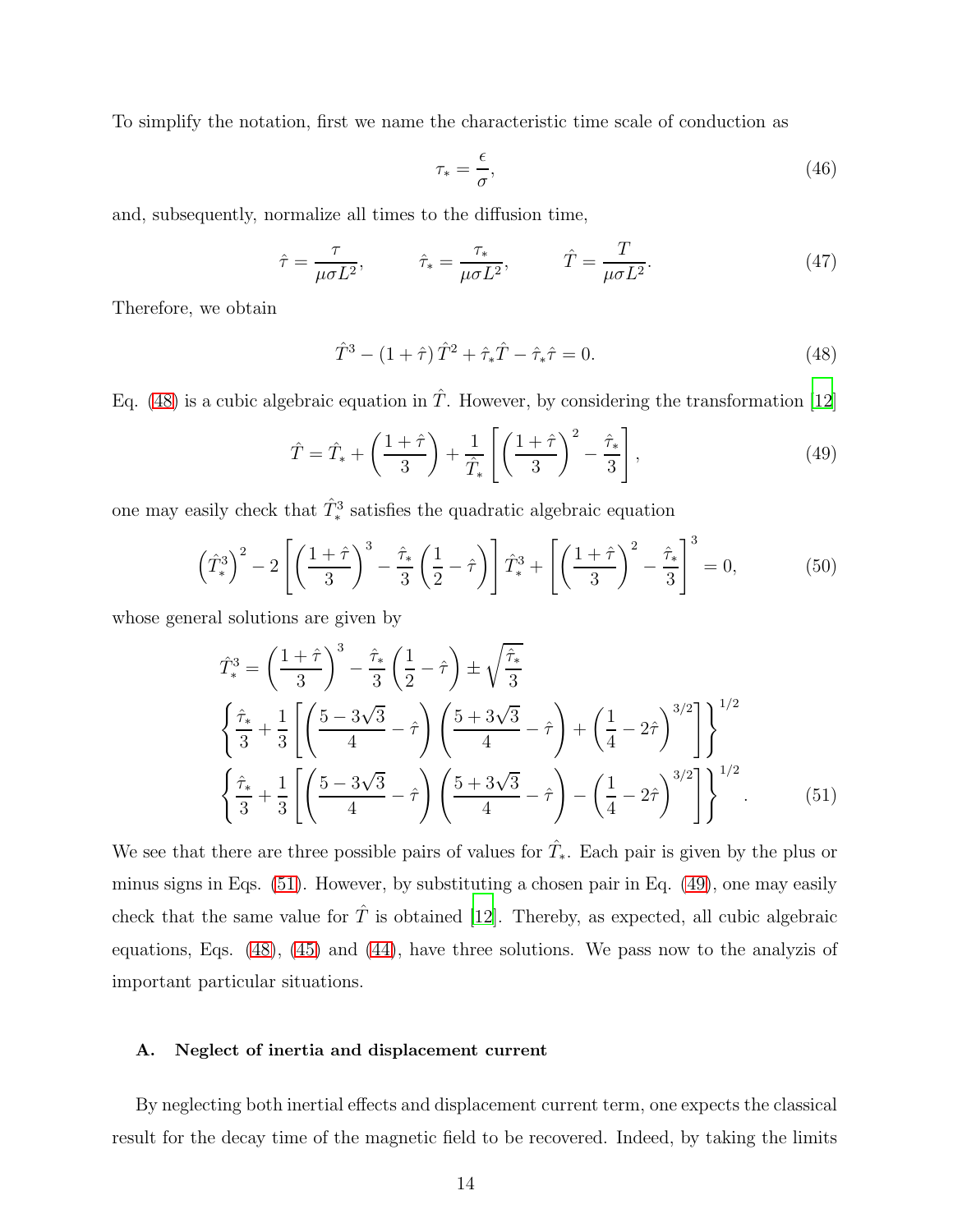$\hat{\tau} \to 0$  and  $\hat{\tau}_{*} \to 0$ , simultaneously, in Eqs. [\(51\)](#page-13-1), we get  $\hat{T}_{*} = 1/3$ , so that Eq. [\(49\)](#page-13-2) gives  $\hat{T} = 1$ . In other words, the decay time of the damping field is given by the diffusion time,  $T = \mu \sigma L^2$  [\[10\]](#page-20-7).

#### B. Influence of displacement current

We now relax the approximation  $\hat{\tau}_* \to 0$  although still keep the limit  $\hat{\tau} \to 0$  in Eqs. [\(51\)](#page-13-1) to get

<span id="page-14-0"></span>
$$
\hat{T}_{*} = \left\{ \left( \frac{1}{3} \right)^{3} - \frac{\hat{\tau}_{*}}{3} \left( \frac{1}{2} \right) \pm \frac{\hat{\tau}_{*}}{3} \left[ \frac{\hat{\tau}_{*}}{3} - \frac{1}{3} \left( \frac{1}{4} \right) \right]^{1/2} \right\}^{1/3},\tag{52}
$$

so that Eq. [\(49\)](#page-13-2) gives

<span id="page-14-1"></span>
$$
\hat{T} = \hat{T}_* + \frac{1}{3} + \frac{1}{\hat{T}_*} \left[ \left( \frac{1}{3} \right)^2 - \frac{\hat{\tau}_*}{3} \right].
$$
\n(53)

Two limiting cases naturally arise.

#### 1. Small displacement current

First, let us suppose that the influence of displacement current term is small in comparison with magnetic diffusion effects. In other words, let us assume that the approximation  $\hat{\tau}_* \ll 1$ holds in Eqs. [\(52\)](#page-14-0) to get

$$
\hat{T}_* = \frac{1}{3} - \frac{\hat{\tau}_*}{2} \pm i \frac{\hat{\tau}_*}{2} \left( \frac{1}{\sqrt{3}} \right),\tag{54}
$$

so that Eq. [\(53\)](#page-14-1) gives

$$
\hat{T} = 1 - \hat{\tau}_*.\tag{55}
$$

We see that the diffusion time is slightly decreased by the conduction time as a consequence of assuming a small influence of displacement current,

<span id="page-14-2"></span>
$$
T = \mu \sigma L^2 - \frac{\epsilon}{\sigma}.\tag{56}
$$

For all practical purposes, the conduction time is normally neglected in Eq. [\(56\)](#page-14-2), and the decay time of the damping field is assumed again to be given simply by the diffusion time.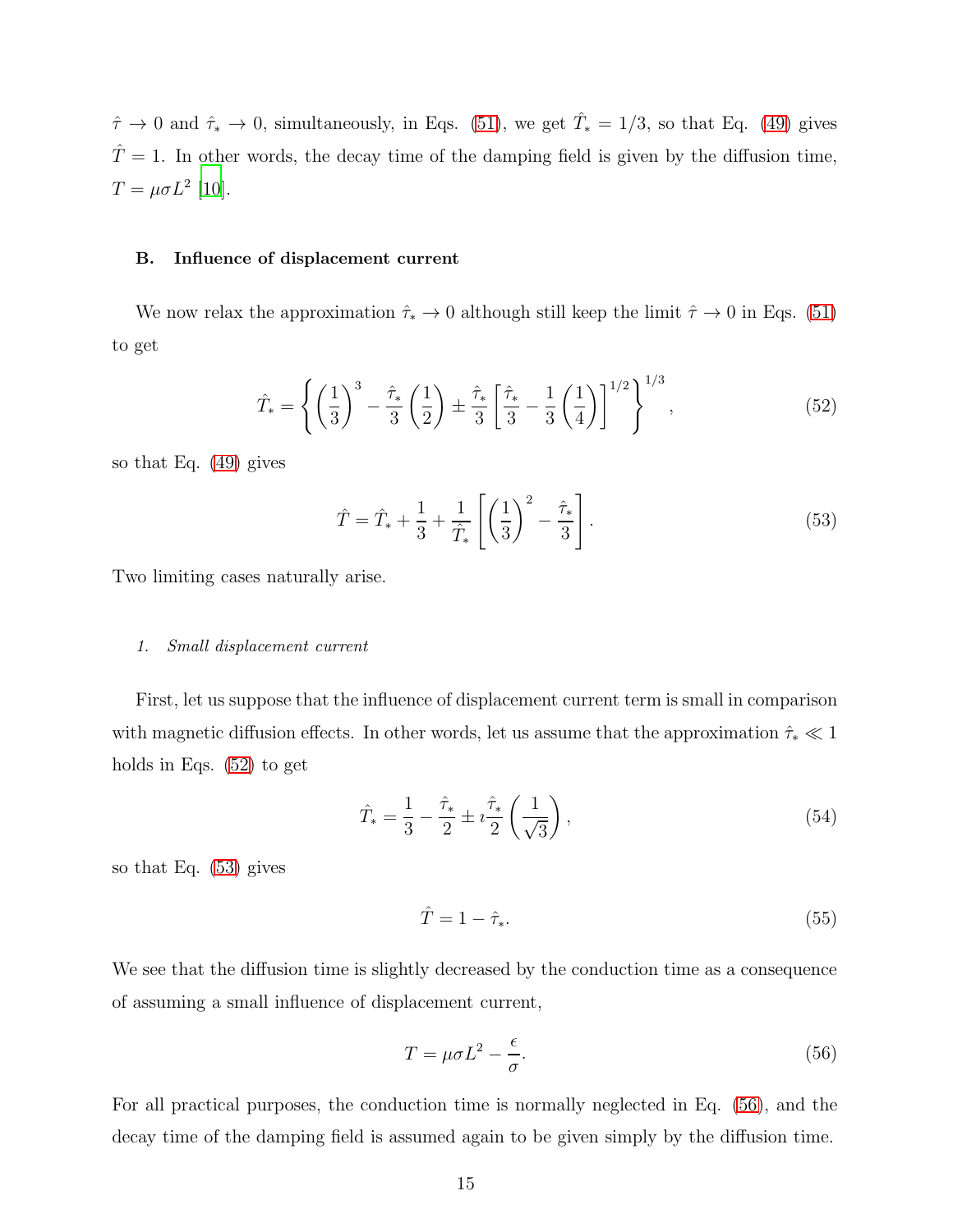#### 2. Large displacement current

Second, let us suppose that the influence of displacement current is large in comparison with magnetic diffusion effects. In other words, let us assume that the approximation  $\hat{\tau}_* \gg 1$ holds in Eqs. [\(52\)](#page-14-0) to get

$$
\hat{T}_* = \pm \sqrt{\frac{\hat{\tau}_*}{3}},\tag{57}
$$

so that Eq. [\(53\)](#page-14-1) gives

$$
\hat{T} = \frac{1}{3}.\tag{58}
$$

We see that the diffusion time is strongly suppressed to a third of its classical value as a consequence of assuming a large influence of displacement current,

<span id="page-15-0"></span>
$$
T = \frac{\mu \sigma L^2}{3}.
$$
\n(59)

Note that, although the influence of displacement current is arguably very much larger than magnetic diffusion effects, the decay time does not depend on the conduction time. This interesting situation could arise in the limit of typically very small samples. However, it should be difficult to be observed, under normal conditions, given the smallness of the length scale.

# C. Influence of inertia

Finally, we relax the approximation  $\hat{\tau} \to 0$  although still keep the limit  $\hat{\tau}_* \to 0$  in Eqs.  $(51)$  to get

$$
\hat{T}_* = \frac{1+\hat{\tau}}{3},\tag{60}
$$

so that Eq. [\(49\)](#page-13-2) gives

$$
\hat{T} = 1 + \hat{\tau}.\tag{61}
$$

We see that the diffusion time is increased by the relaxation time as a consequence of inertial effects,

<span id="page-15-1"></span>
$$
T = \mu \sigma L^2 + \tau. \tag{62}
$$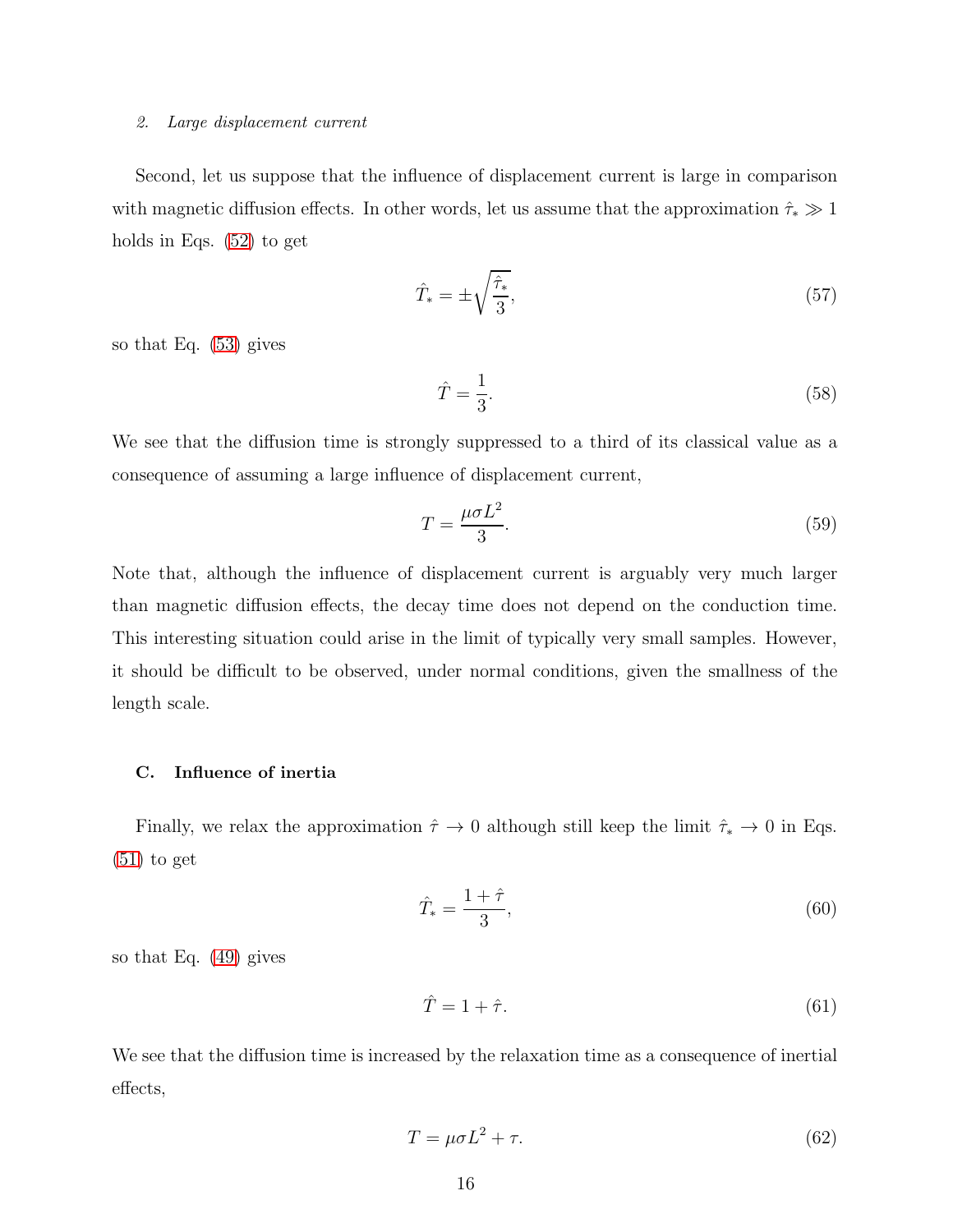Although this is the same result of [\[8](#page-20-5)], we stress here that, in order to derive it, the subsidiary condition  $\gamma \tau \ll 1$  does not need at all to be imposed, contrarily as claimed by those authors. Moreover, we note that the effects of displacement current term on decay time, Eqs. [\(56\)](#page-14-2) and [\(59\)](#page-15-0), are opposite to that of inertial effects, Eq. [\(62\)](#page-15-1). Such a result could explain why, under ordinary circumstances, the decay time of damping fields scales approximately as the diffusion time. As a matter of fact, Eq. [\(62\)](#page-15-1) does not rule out the possibility of considering the particular situation for which magnetic diffusion effects are neglibible in comparison with inertial ones,  $\mu \sigma L^2 \ll \tau$ . In that case, the decay time would scale approximately as the relaxation time,

<span id="page-16-0"></span>
$$
T = \tau. \tag{63}
$$

That interesting situation could arise in the limit of typically very small samples (see also [\[8](#page-20-5)]): at the nano scale, for instance, provided quantum mechanical effects were unimportant.

## V. CONCLUSION

In this work, new results for space attenuation of electromagnetic waves and time damping of magnetic fields in rigid conducting media have been derived by taking into account the combined effects of inertia, due to charge carriers, and displacement current term. The influence of inertia has been realized by the introduction of the relaxation time for the current density, through a suitable generalization of Ohm's law. The main conclusions of this article can be summarized as follows:

(1) The classical notions of poor and good conductors have been extended in the framework of an effective electric conductivity. That quantity depends on both wave frequency and relaxation time [see Eq. [\(9\)](#page-4-3)].

(2) It has been found that the space attenuation for good conductors at high frequency regimes depends on the relaxation time only [see the second of Eqs. [\(40\)](#page-10-0)]. In other words, the penetration depth must saturate to a minimum value at sufficiently high frequencies. Such a result leads to the possibility of measurement of the relaxation time (see Appendix B).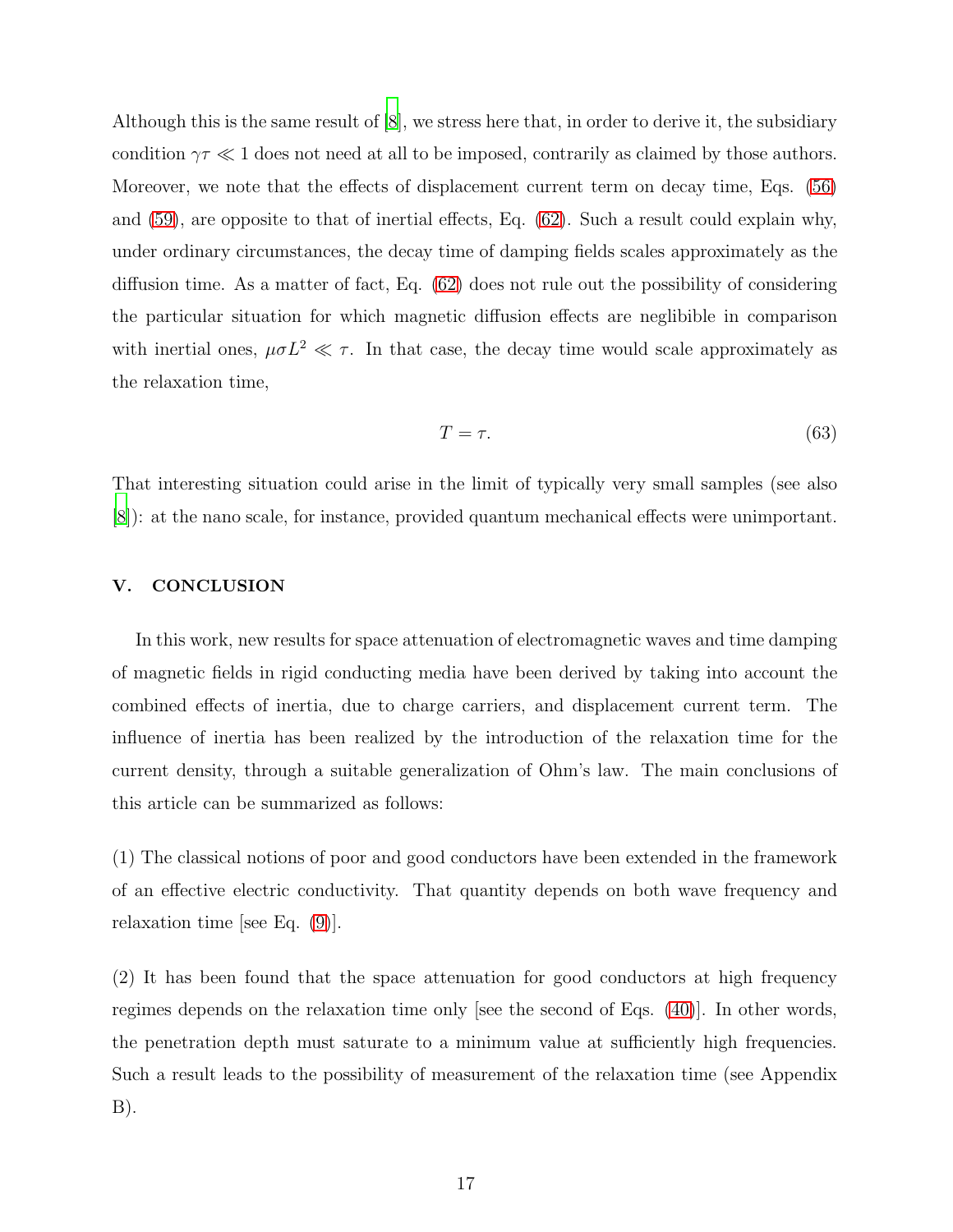(3) The overall problem of determining the decay time of a magnetic field which is suddenly removed from a rigid conductor has been solved on very general grounds, that is, by taking into account the conjugate influences of magnetic diffusion, displacement current and inertia due to charge carriers. The solutions are given by the roots of a cubic algebraic equation involving all the relevant parameters [see Eq. [\(45\)](#page-12-0)].

(4) We have shown that the actions of displacement current term and inertia due to charge carriers on damping of magnetic fields are opposite to each other [compare Eqs. [\(56\)](#page-14-2) and [\(59\)](#page-15-0) with [\(62\)](#page-15-1)]. In particular, this result explains why, under normal conditions, the classical decay time of damping fields scales approximately as the diffusion time.

(5) At very small length scales (at nano scales, for instance), provided effects due to quantum mechanics were unimportant, it is possible that the decay time could be given either by a third of the diffusion time [see Eq.  $(59)$ ] or by the relaxation time [see Eq.  $(63)$ ], depending on whether the displacement current term or inertia due to charge carriers, respectively, would prevail on magnetic diffusion. However, under ordinary circumstances, the former situation should not be easily observable given the smallness of the length scale.

## Acknowledgments

The authors are grateful to Rose C. Santos and M. P. M. Assunção for helpful discussions. JASL is partially supported by CNPq and FAPESP (Brazilian Research Agencies) under grants 304792/2003-9 and 04/13668-0, respectively.

## APPENDIX A: OHM'S LAW AND DRUDE'S MODEL

Consider the action of a microscopic electric field  $\vec{\mathcal{E}}$  on a conduction electron of negative charge e and mass m in a typical metal. The resulting velocity  $\vec{v}$  of the electron is supposed to satisfy the stochastic Langevin's equation [\[13](#page-20-10), [14](#page-20-11), [15](#page-20-12)],

<span id="page-17-0"></span>
$$
m\frac{d\vec{v}}{dt} = e\vec{\mathcal{E}} - \nu\vec{v} + \vec{\eta},\tag{A1}
$$

where  $\vec{\eta}$  is a random force, commonly referred to as the noise force, and  $\nu\vec{v}$  is a viscous force, with  $\nu$  denoting a viscosity coefficient. By regarding collisions of electrons with ions as the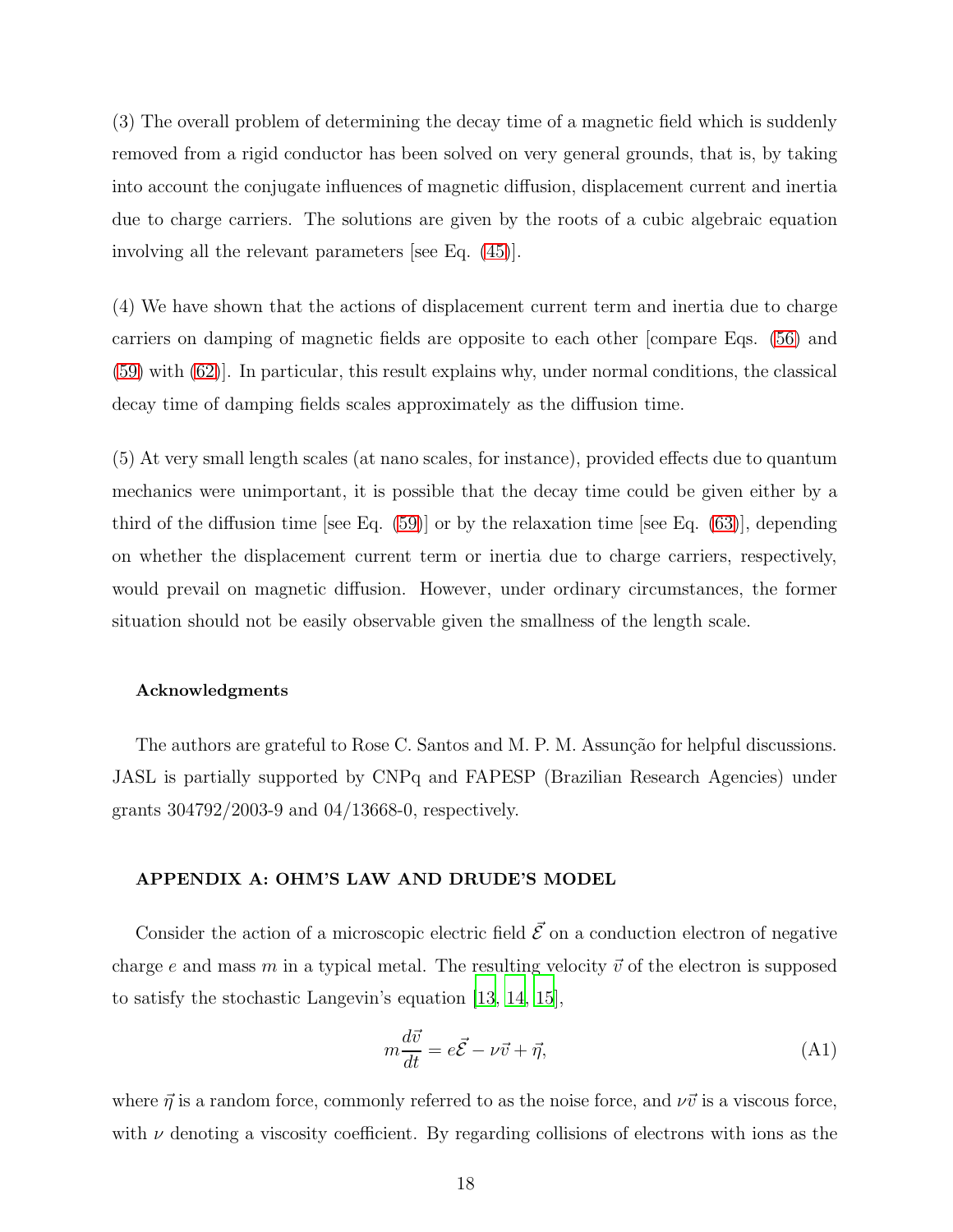only possible dissipative process (classical collisional regime), the viscosity coefficient of the medium is assumed to be given by [\[13,](#page-20-10) [14,](#page-20-11) [15](#page-20-12)]

$$
\nu = \frac{m}{\tau_{\rm c}},\tag{A2}
$$

where  $\tau_c$  is know as the classical collision time. The resulting current density flowing in the conductor is defined as  $\vec{J} = Ne < \vec{v} >$ , where N is the number density of electrons and the angular brackets denote an ensemble average. Now, the ensemble averaged noise force vanishes [\[13](#page-20-10), [14](#page-20-11), [15\]](#page-20-12),  $\langle \vec{\eta} \rangle = 0$ , and the macroscopic electric field  $\vec{E}$  is given by the ensemble average of the microscopic electric field,  $\vec{E} = \langle \vec{\mathcal{E}} \rangle$ . Therefore, Langevin's equation, Eq. [\(A1\)](#page-17-0), leads to

<span id="page-18-0"></span>
$$
\left(1 + \tau_c \frac{d}{dt}\right) \vec{J} = \sigma_{\text{D}} \vec{E},\tag{A3}
$$

where we identify the classical Drude's electric conductivity [\[16,](#page-20-13) [17\]](#page-20-14)

$$
\sigma_{\rm D} = \frac{Ne^2 \tau_{\rm c}}{m}.\tag{A4}
$$

We see that Eq. [\(A3\)](#page-18-0) corresponds to the generalized Ohm's law of Sec. I, provided  $\tau \sim \tau_c$ and  $\sigma \sim \sigma_{\rm D}$  in Eq. [\(2\)](#page-1-0).

# APPENDIX B: LOWER LIMIT FOR RELAXATION TIME

For our purposes, we rewrite the dispersion relation Eq. [\(12\)](#page-5-3) in a more convenient manner,

$$
k^2 = \omega^2 \mu \epsilon_{\rm r},\tag{B1}
$$

where we identify the complex relative electric permittivity

<span id="page-18-1"></span>
$$
\epsilon_{\rm r} = 1 + i \frac{1}{\epsilon \omega} \frac{\sigma}{\sqrt{1 + \omega^2 \tau^2}} \exp(i\varphi), \tag{B2}
$$

with the time dephasing angle  $\varphi$  given by Eq. [\(10\)](#page-4-1), and recognizing the effective electric conductivity  $\sigma_{\text{eff}}$  [see Eq. [\(9\)](#page-4-3)] as the second fraction on the right hand side of the above equation. In the limit  $\tau \to 0$ , Eq. [\(B2\)](#page-18-1) recovers the expression for the classical relative permittivity [\[16](#page-20-13), [17](#page-20-14)]. However, in the high frequency regime  $\omega \tau \gg 1$ ,  $\varphi \cong \pi/2$  [see Eq. [\(32\)](#page-8-2)] and the relative permittivity becomes real. Moreover, in the good conductor limit  $\sigma_{\text{eff}} \gg \epsilon \omega$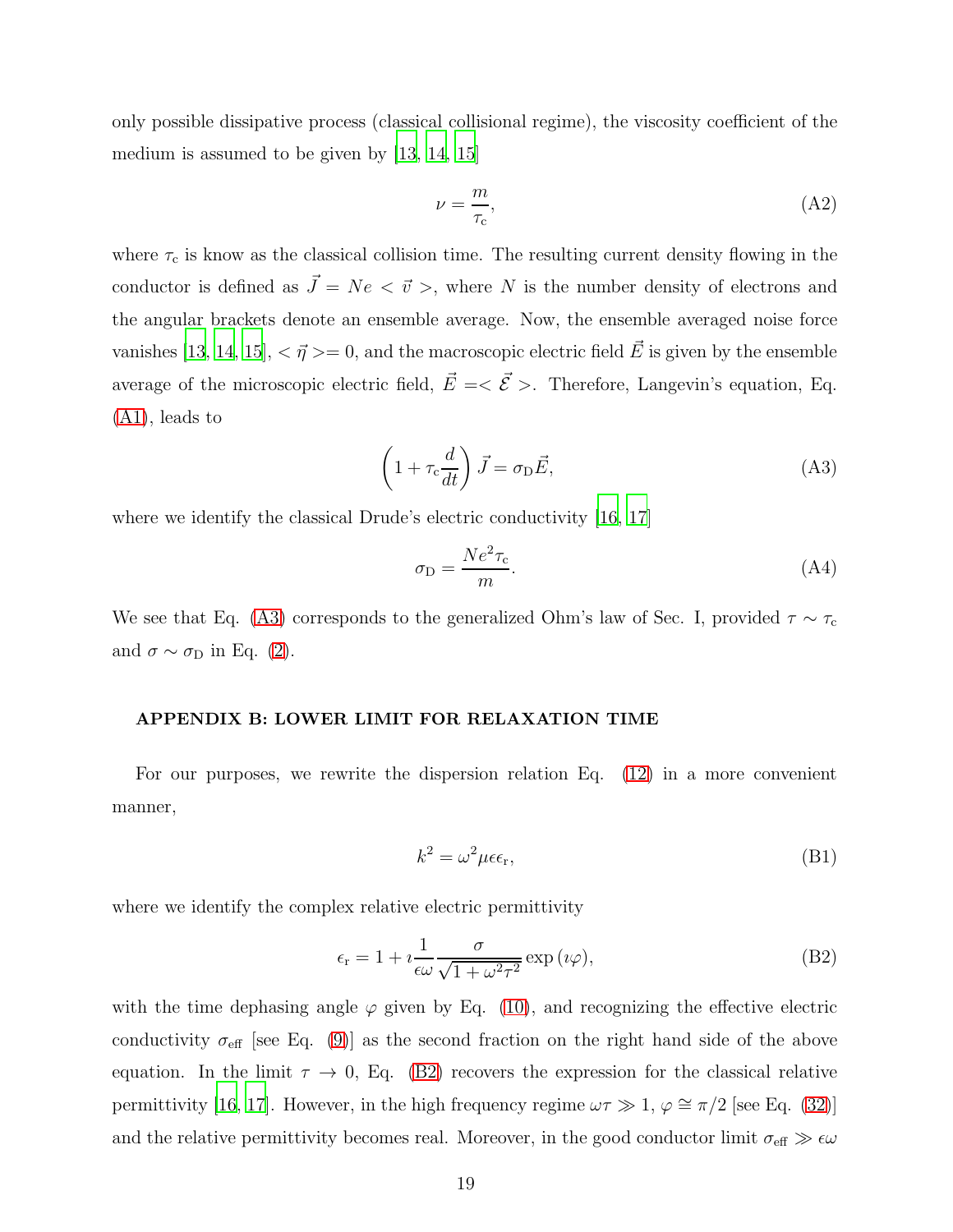(see Sec. III),  $\epsilon_r$  becomes negative and k, purely imaginary [see the second of Eqs. [\(40\)](#page-10-0)]. By binomial expanding the expression  $\sqrt{1 + \omega^2 \tau^2}$  to the term of  $\mathcal{O}(\omega^2 \tau^2) \gg 1$ , Eq. [\(B2\)](#page-18-1) approaches

$$
\epsilon_{\rm r} = 1 - \frac{1}{\omega^2} \frac{\sigma}{\epsilon \tau} + \frac{1}{\omega^4} \frac{\sigma}{2\epsilon \tau^3}.
$$
\n(B3)

Again, since  $\epsilon_r < 0$ ,  $\omega$  must satisfy the condition

$$
\omega^4 - \frac{\sigma}{\epsilon \tau} \omega^2 + \frac{\sigma}{2\epsilon \tau^3} < 0. \tag{B4}
$$

In other words,  $\omega$  must lie in the region

$$
\sqrt{\frac{\sigma}{2\epsilon\tau}} \left[ 1 - \sqrt{1 - \frac{2\epsilon}{\sigma\tau}} \right]^{1/2} < \omega < \sqrt{\frac{\sigma}{2\epsilon\tau}} \left[ 1 + \sqrt{1 - \frac{2\epsilon}{\sigma\tau}} \right]^{1/2} . \tag{B5}
$$

Also, since  $\omega$  is real,  $\tau$  must satisfy the condition

$$
\tau > \frac{2\epsilon}{\sigma}.\tag{B6}
$$

Again, by assuming that the relaxation and collision times have the same order of magnitude (see Appendix A), and introducing the plasma frequency [\[16,](#page-20-13) [17\]](#page-20-14)

$$
\omega_{\rm p} = \sqrt{\frac{Ne^2}{m\epsilon}},\tag{B7}
$$

 $\tau_c$  must satisfy the condition

<span id="page-19-2"></span>
$$
\tau_{\rm c} > \frac{\sqrt{2}}{\omega_{\rm p}}.\tag{B8}
$$

For a typical good metal like copper,  $N \cong 8.4 \times 10^{22}$  cm<sup>-3</sup> so that  $\omega_{\rm p} \cong 1.6 \times 10^{16}$  s<sup>-1</sup>. Since  $\tau_c \approx 2.7 \times 10^{-14}$  s, condition [\(B8\)](#page-19-2) is satisfied. Direct observations of plasmons, like those in connection with thin metallic films [\[18\]](#page-20-15), are always hard to be accomplished. However, the possibility of their indirect detection during various electronic processes should not be underestimated [\[19,](#page-20-16) [20,](#page-20-17) [21](#page-20-18)].

- <span id="page-19-0"></span>[1] G. H. Wannier Statistical Physics (1966) Wiley (New York)
- <span id="page-19-1"></span>[2] J. E. Llebot, D. Jou and J. Casas-Vázquez Physica  $121 \text{ A}$  (1983) 552